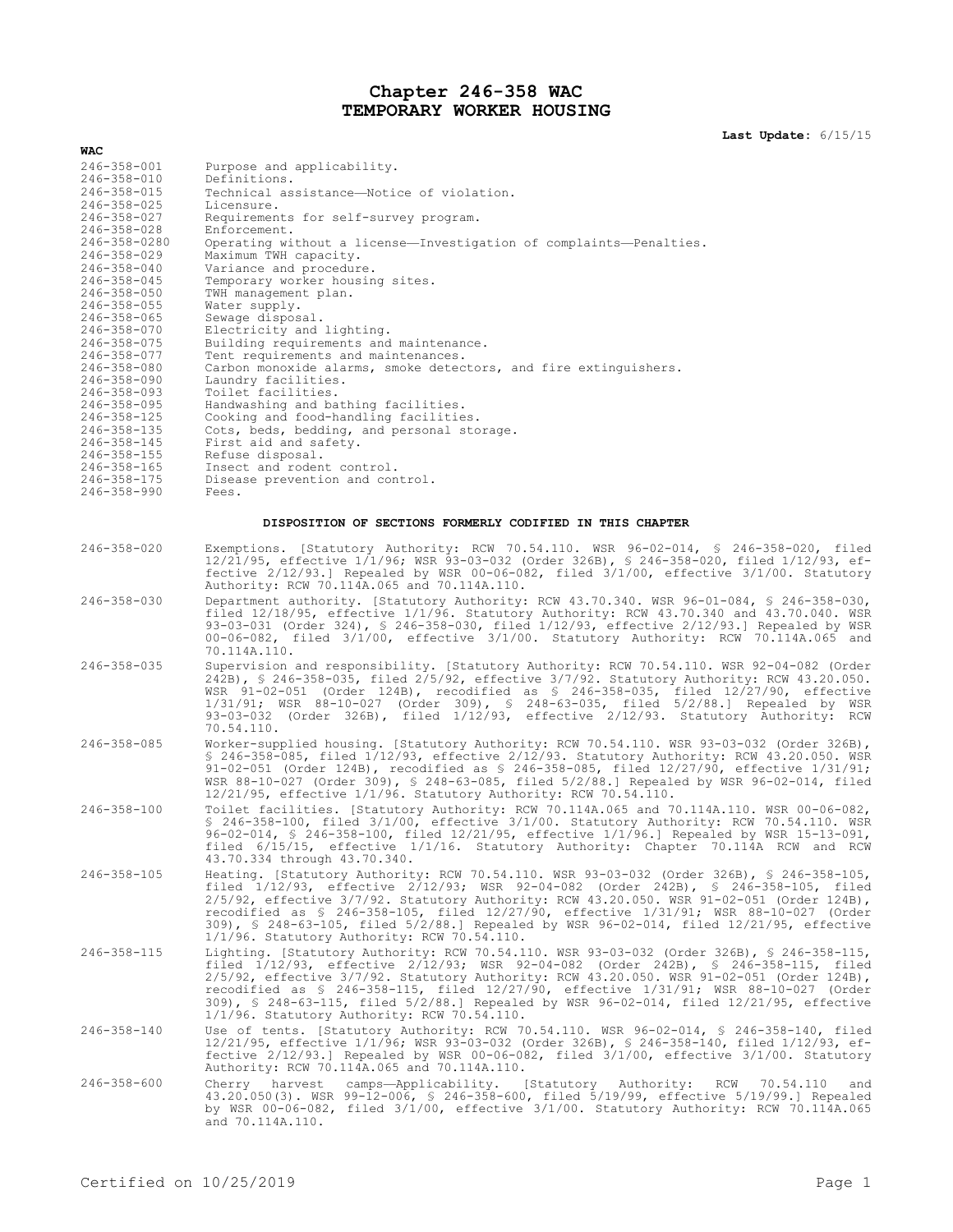| 246-358-610 | Cherry harvest camps-Licensing. [Statutory Authority: RCW 70.54.110 and 43.20.050(3).        |  |
|-------------|----------------------------------------------------------------------------------------------|--|
|             | WSR 99-12-006, § 246-358-610, filed 5/19/99, effective 5/19/99.] Repealed by WSR             |  |
|             | $00-06-082$ , filed $3/1/00$ , effective $3/1/00$ . Statutory Authority: RCW 70.114A.065 and |  |
|             | 70.114A.110.                                                                                 |  |
|             |                                                                                              |  |

- 246-358-620 Cherry harvest camps—Transitional compliance schedule. [Statutory Authority: RCW 70.54.110 and 43.20.050(3). WSR 99-12-006, § 246-358-620, filed 5/19/99, effective 5/19/99.] Repealed by WSR 00-06-082, filed 3/1/00, effective 3/1/00. Statutory Authority: RCW 70.114A.065 and 70.114A.110.
- 246-358-630 Cherry harvest camps—Location of camp area and camp management plan. [Statutory Authority: RCW 70.54.110 and 43.20.050(3). WSR 99-12-006, § 246-358-630, filed 5/19/99, effective 5/19/99.] Repealed by WSR 00-06-082, filed 3/1/00, effective 3/1/00. Statutory Authority: RCW 70.114A.065 and 70.114A.110.
- 246-358-640 Cherry harvest camps—Adequate lighting, electricity and alternative power. [Statutory Authority: RCW 70.54.110 and 43.20.050(3). WSR 99-12-006, § 246-358-640, filed 5/19/99, effective 5/19/99.] Repealed by WSR 00-06-082, filed 3/1/00, effective 3/1/00. Statutory Authority: RCW 70.114A.065 and 70.114A.110.
- 246-358-650 Cherry harvest camps—Bathing, toilet and handwashing areas. [Statutory Authority: RCW 70.54.110 and 43.20.050(3). WSR 99-12-006, § 246-358-650, filed 5/19/99, effective 5/19/99.] Repealed by WSR 00-06-082, filed 3/1/00, effective 3/1/00. Statutory Authority: RCW 70.114A.065 and 70.114A.110.
- 246-358-660 Cherry harvest camps—Personal storage. [Statutory Authority: RCW 70.54.110 and 43.20.050(3). WSR 99-12-006, § 246-358-660, filed 5/19/99, effective 5/19/99.] Repealed by WSR 00-06-082, filed 3/1/00, effective 3/1/00. Statutory Authority: RCW 70.114A.065 and 70.114A.110.
- 246-358-670 Cherry harvest camps—Cold food storage areas. [Statutory Authority: RCW 70.54.110 and 43.20.050(3). WSR 99-12-006, § 246-358-670, filed 5/19/99, effective 5/19/99.] Repealed by WSR 00-06-082, filed 3/1/00, effective 3/1/00. Statutory Authority: RCW 70.114A.065 and 70.114A.110.
- 246-358-680 Cherry harvest camps—Food storage and preparation areas. [Statutory Authority: RCW 70.54.110 and 43.20.050(3). WSR 99-12-006, § 246-358-680, filed 5/19/99, effective 5/19/99.] Repealed by WSR 00-06-082, filed 3/1/00, effective 3/1/00. Statutory Authority: RCW 70.114A.065 and 70.114A.110.

**WAC 246-358-001 Purpose and applicability.** (1) Purpose. This chapter is adopted by the Washington state department of health to implement the provisions of chapter 70.114A RCW and RCW 43.70.334 through 43.70.340, and establish minimum health and safety requirements for temporary worker housing and cherry harvest camps.

(2) Applicability.

(a) This chapter applies only to operators of temporary worker housing, including cherry harvest camps, provided by agricultural employers or operators in the state of Washington; and

(b) Operators of temporary worker housing shall be licensed under this chapter if the housing meets the criteria identified in WAC 246-358-025.

[Statutory Authority: Chapter 70.114A RCW and RCW 43.70.334 through 43.70.340. WSR 15-13-091, § 246-358-001, filed 6/15/15, effective 7/16/15. Statutory Authority: RCW 70.114A.065 and 70.114A.110. WSR 00-06-082, § 246-358-001, filed 3/1/00, effective 3/1/00. Statutory Authority: RCW 70.54.110. WSR 96-02-014, § 246-358-001, filed 12/21/95, effective 1/1/96; WSR 93-12-043 (Order 365B), § 246-358-001, filed 5/25/93, effective 6/25/93; WSR 93-03-032 (Order 326B), § 246-358-001, filed 1/12/93, effective 2/12/93; WSR 92-04-082 (Order 242B), § 246-358-001, filed 2/5/92, effective 3/7/92. Statutory Authority: RCW 43.20.050. WSR 91-02-051 (Order 124B), recodified as § 246-358-001, filed 12/27/90, effective 1/31/91; WSR 88-10-027 (Order 309), § 248-63-001, filed 5/2/88; WSR 84-18-034 (Order 273), § 248-63-001, filed 8/30/84. Formerly WAC 248-61-001.]

**WAC 246-358-010 Definitions.** The following definitions apply throughout this chapter unless the context clearly indicates otherwise: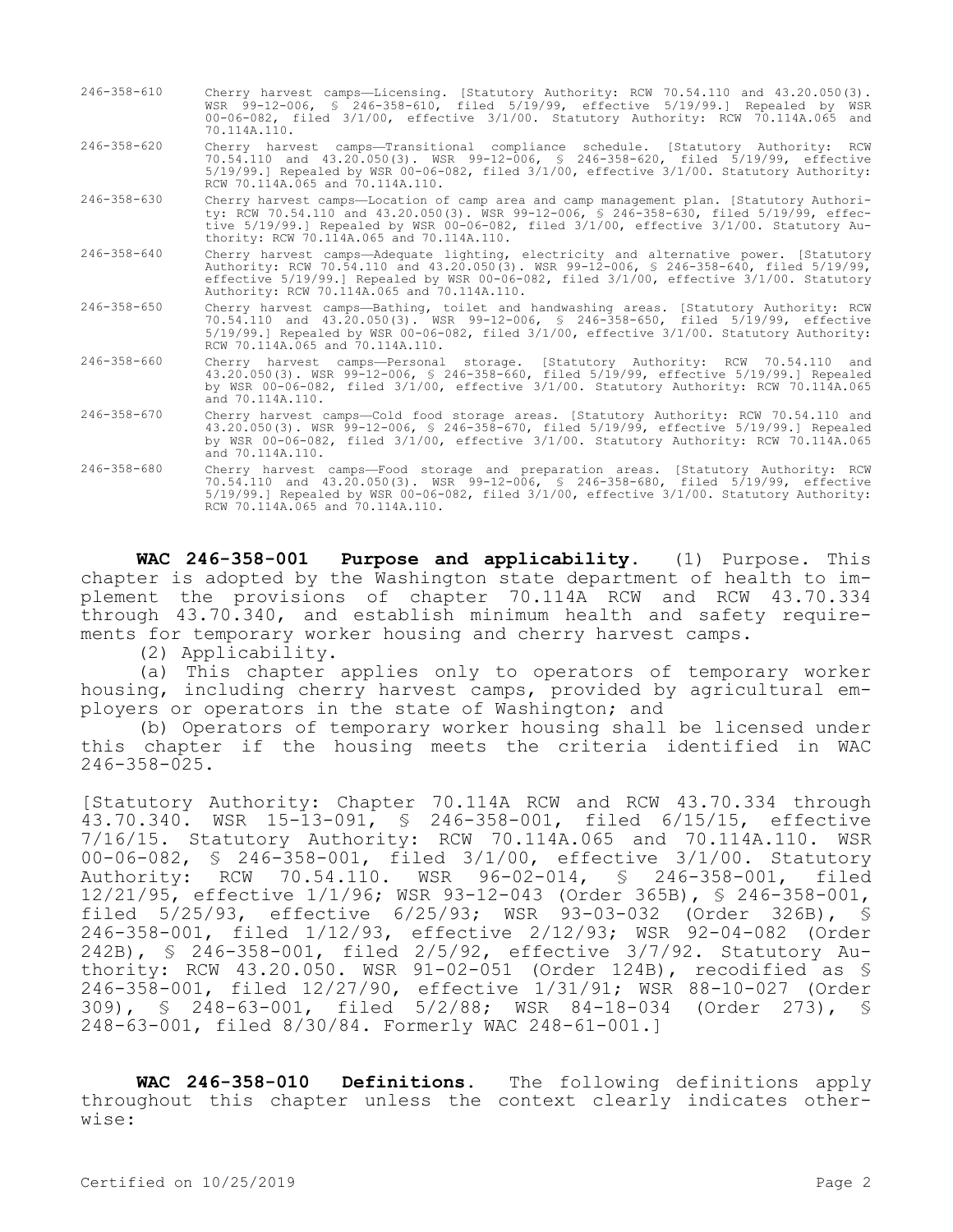(1) "Agricultural employee" means any person who renders personal services to, or under the direction of, an agricultural employer in connection with the employer's agricultural activity.

(2) "Agricultural employer" means any person engaged in agricultural activity, including the growing, producing, or harvesting of farm or nursery products, or engaged in the forestation or reforestation of lands, which includes, but is not limited to, the planting, transplanting, tubing, precommercial thinning, and thinning of trees and seedlings, the clearing, piling, and disposal of brush and slash, the harvest of Christmas trees, and other related activities.

(3) "Bathing facility" means an enclosed area provided by the operator for occupants to bathe or shower, and may be located within a family shelter or a common facility.

(4) "Building" means any structure used or intended by the operator to be used by occupants for cooking, eating, sleeping, sanitation, or other facilities.

(5) "Cherry harvest camp" means a place where housing and related facilities are provided to agricultural employees by agricultural employers or TWH operators for their use while employed for the harvest of cherries in the state of Washington.

(6) "Common" means a shared facility provided by the operator for all occupants of the TWH.

(7) "Dining hall" means a cafeteria-type eating place with food furnished by and prepared under the direction of the operator for consumption, with or without charge, by occupants.

(8) "Drinking fountain" means a fixture equal to a nationally recognized standard or a designed-to-drain faucet which provides potable drinking water under pressure. "Drinking fountain" does not mean a bubble-type water dispenser.

(9) "Dwelling unit" means a shelter, tent, building, or portion of a building, which may include cooking and eating facilities, that is:

(a) Provided and designated by the operator as either a sleeping area, living area, or both, for occupants; and

(b) Physically separated from other sleeping and common areas. As used in this subsection, "physically separated" means a physical wall separating rooms.

(10) "Family shelter" means a dwelling unit with sleeping facilities for up to fifteen occupants that may include toilet or cooking facilities. If services such as bathing, food-handling, or toilet facilities are provided in the family shelter, they are for the sole use of the occupants of the family shelter.

(11) "First-aid trained" means the person holds a current certificate of first-aid training.

(12) "Floor space" means the area within a dwelling unit with a minimum ceiling height of seven feet.

(13) "Food-handling facility" means an enclosed area provided by the operator for occupants to prepare their own food, and may be within a family shelter or common facility.

(14) "Group A public water system" means a public water system as defined under WAC 246-290-020.

(15) "Group B public water system" means a public water system that is not a Group A public water system, and is defined under WAC 246-291-005.

(16) "Habitable room" means a room or space in a structure used for living, sleeping, eating, or cooking. Bathing facilities, toilet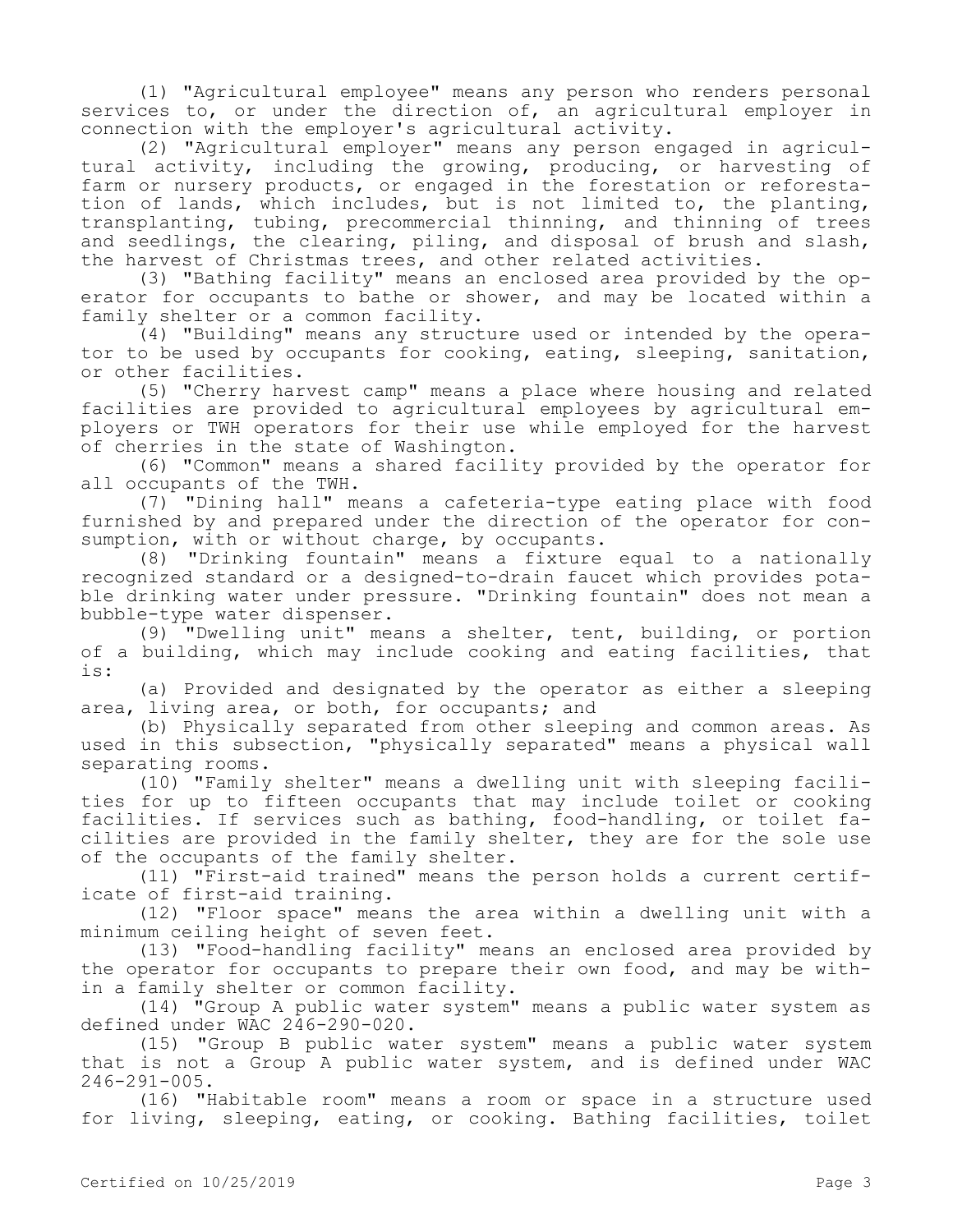facilities, closets, halls, storage or utility space, and similar areas are not considered habitable rooms.

(17) "Livestock" means horses, cows, pigs, sheep, goats, poultry, etc.

(18) "Occupant" means a temporary worker or a person who resides with a temporary worker at the TWH.

(19) "Operating license" or "license" means a document issued annually by the department of health.

(20) "Operator" means a person holding legal title to the land on which the TWH is located. However, if the legal title and the right to possession are in different persons, "operator" means a person having the lawful control or supervision over the TWH.

(21) "Recreational park trailers" means a trailer-type unit that is primarily designed to provide temporary living quarters for recreational, camping, or seasonal use, that meets the following criteria:

(a) Built on a single chassis, mounted on wheels;

(b) Having a gross trailer area not exceeding 400 square feet (37.15 square meters) in the set-up mode;

(c) Certified by the manufacturer as complying with American National Standards Institute standards A119.5; and

(d) Compliant with chapter 296-150P WAC.

(22) "Recreational vehicle" means a vehicular type unit that is compliant with chapter 296-150R WAC and primarily designed as temporary living quarters for recreational camping, travel, or seasonal use that either has its own motive of power or is mounted on, or towed by, another vehicle. Recreational vehicles include: Camping trailers, fifth-wheel trailers, motor homes, travel trailers, and truck campers, but does not include pickup trucks with camper shells, canopies, or other similar coverings.

(23) "Refuse" means solid wastes, rubbish, or garbage.

(24) "Temporary worker" or "worker" means an agricultural employee employed intermittently and not residing year-round at the same TWH site.

(25) "Tent" means an enclosure or shelter used at a cherry harvest camp that is constructed of fabric or pliable material composed of rigid framework to support a tensioned membrane that provides a weather barrier.

(26) "Temporary worker housing (TWH)" or "housing" means a place, area, or piece of land where sleeping places or housing sites are provided by an agricultural employer for his or her agricultural employees or by another person, including a temporary worker housing operator, who is providing such accommodations for employees for temporary, seasonal occupancy. TWH includes cherry harvest camps.

(27) "Worker-supplied housing" means housing provided by the worker and made available to the same worker on the operator's TWH site. Worker-supplied housing includes recreational park trailers, recreational vehicles, tents, or other structures that meet the requirements of this chapter.

[Statutory Authority: Chapter 70.114A RCW and RCW 43.70.334 through 43.70.340. WSR 15-13-091, § 246-358-010, filed 6/15/15, effective 7/16/15. Statutory Authority: RCW 70.114A.065 and 70.114A.110. WSR 00-06-082, § 246-358-010, filed 3/1/00, effective 3/1/00. Statutory Authority: RCW 70.54.110. WSR 96-02-014, § 246-358-010, filed 12/21/95, effective 1/1/96; WSR 93-03-032 (Order 326B), § 246-358-010, filed 1/12/93, effective 2/12/93; WSR 92-04-082 (Order 242B), § 246-358-010, filed 2/5/92, effective 3/7/92. Statutory Authority: RCW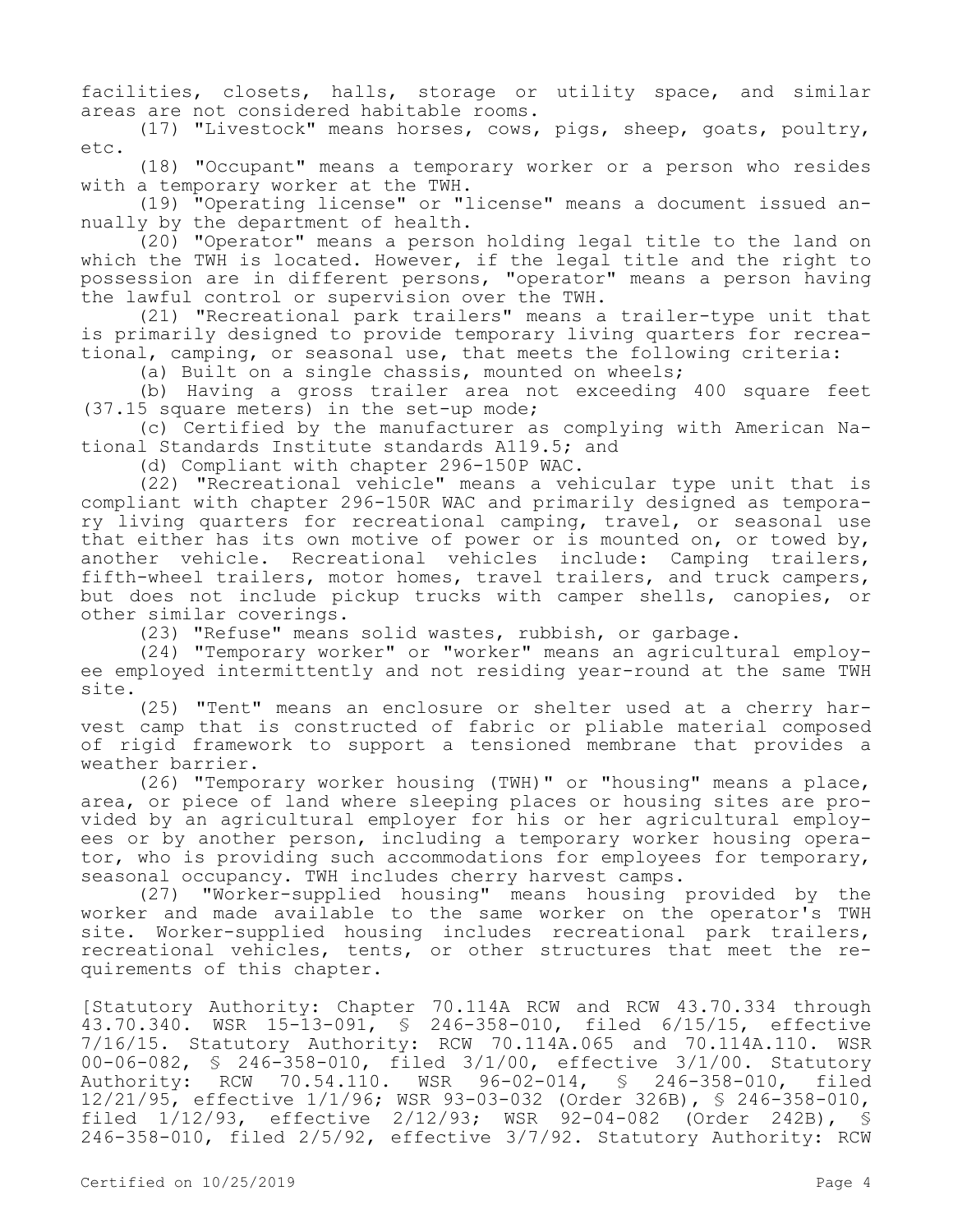43.20.050. WSR 91-02-051 (Order 124B), recodified as § 246-358-010, filed 12/27/90, effective 1/31/91; WSR 88-10-027 (Order 309), § 248-63-010, filed 5/2/88; WSR 84-18-034 (Order 273), § 248-63-010, filed 8/30/84. Formerly WAC 248-60A-010 and 248-61-010.]

**WAC 246-358-015 Technical assistance—Notice of violation.** (1) The department of health or the department of labor and industries may provide technical assistance to assist in compliance with this chapter if requested by an operator.

(2) The department of health may charge a fee for construction review technical assistance in accordance with WAC 246-359-990.

(3) During a technical assistance visit or within a reasonable time thereafter, the department of health shall inform the operator of the TWH on any violations of law or agency rules as follows:

(a) A description of the condition that is not in compliance and the text of the specific section or subsection of the applicable law or rule;

(b) A statement of what is required to achieve compliance;

(c) The date by which the department of health requires compliance to be achieved; and

(d) Notice of the means to contact any technical assistance services provided by the department of health or other sources of technical assistance.

[Statutory Authority: Chapter 70.114A RCW and RCW 43.70.334 through 43.70.340. WSR 15-13-091, § 246-358-015, filed 6/15/15, effective 7/16/15.]

**WAC 246-358-025 Licensure.** (1) Any operator providing TWH shall apply for a TWH operating license from the department of health when:

(a) The TWH consists of:

(i) Five or more dwelling units; or

(ii) Any combination of dwelling units, or spaces that house ten or more occupants;

(b) Compliance with the Migrant and Seasonal Agricultural Worker Protection Act (96 Sta. 2583; 29 U.S.C. Sec. 1801 et. seq.) requires a license; or

(c) The operator provides housing consisting of four or fewer dwelling units or any combination of dwelling units or spaces that house nine or fewer occupants and elects to comply with chapter 246-359 WAC.

(2) The operator shall submit to the department of health a completed application that:

(a) Is on a form provided by the department of health;

(b) Identifies the maximum number of occupants during the period of licensure. This number must not exceed the maximum capacity as determined by WAC 246-358-029;

(c) Proves the TWH is permitted for occupancy by the department of health or the local government building department with jurisdiction;

(d) Proves that the water system(s) serving the TWH is in compliance with chapter 246-290 or 246-291 WAC, or local board of health rules. Operators using a Group B public water system must also provide water quality test results from a certified laboratory accredited un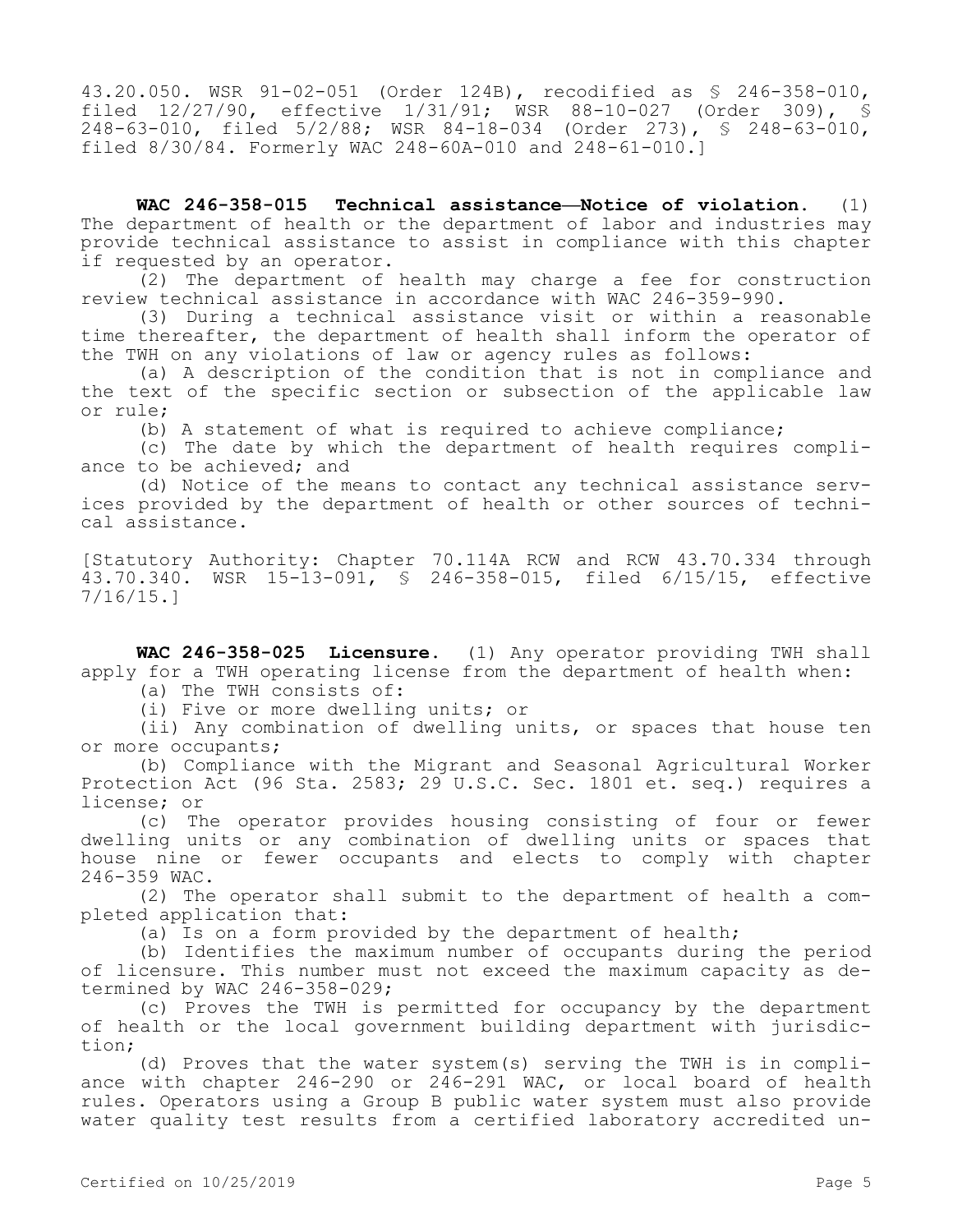der chapter 173-50 WAC with an official scope of accreditation for drinking water analytical parameters. Water quality test results must document compliance with the following water quality standards and frequency on a form produced by the laboratory conducting the test:

(i) Satisfactory coliform within the previous twelve months; and

(ii) Ten milligrams per liter or less nitrate within the previous three years; and

(e) Includes a fee as specified in WAC 246-358-990.

(3) The operator will receive a TWH license for the maximum number of occupants identified in the application. This number must not exceed the maximum capacity as determined by WAC 246-358-029.

(4) The operator will receive a TWH license when:

(a) The application requirements from subsections (2) and (5) of this section are met;

(b) The TWH is in compliance with this chapter as demonstrated by:

(i) A prelicensure inspection completed by the department of health; or

(ii) Except as provided for in subsection (10) of this section, a self-survey completed by the operator and approved by the department of health; and

(c) The operator complies with any corrective action plan established by the department of health.

(5) The operator shall submit the documentation in subsection (2) of this section:

(a) For a new TWH site, by at least forty-five days prior to the new TWH site operation date; or

(b) For a previously licensed TWH site, by February 28th of the year the operator intends to operate the TWH.

(6) Except as provided for in subsection (10) of this section, the department of health may allow the use of TWH without a renewed license when all of the following conditions exist:

(a) The operator timely applied for renewal of an operating license in accordance with this section as evidenced by the post mark;

(b) The department of health has not inspected the TWH or issued an operating license;

(c) Other local, state, or federal laws, rules, or codes do not prohibit use of the TWH; and

(d) The operator provides and maintains the TWH in compliance with this chapter.

(7) An operating license is not transferable.

(8) The operator shall post the operating license or a copy of the operating license in a place readily accessible to occupants of the TWH.

(9) The operator will receive an annual occupancy inspection completed and approved by the department of health.

(10) For licensure and operation of cherry harvest camps:

(a) Subsections (4)(b)(ii) and (6) of this section do not apply;

(b) A TWH license to operate a cherry harvest camp is limited to one week before the start through one week following the conclusion of the cherry harvest.

[Statutory Authority: Chapter 70.114A RCW and RCW 43.70.334 through 43.70.340. WSR 15-13-091, § 246-358-025, filed 6/15/15, effective 7/16/15. Statutory Authority: RCW 70.114A.065 and 70.114A.110. WSR 00-06-082, § 246-358-025, filed 3/1/00, effective 3/1/00. Statutory Authority: RCW 43.70.340. WSR 96-01-084, § 246-358-025, filed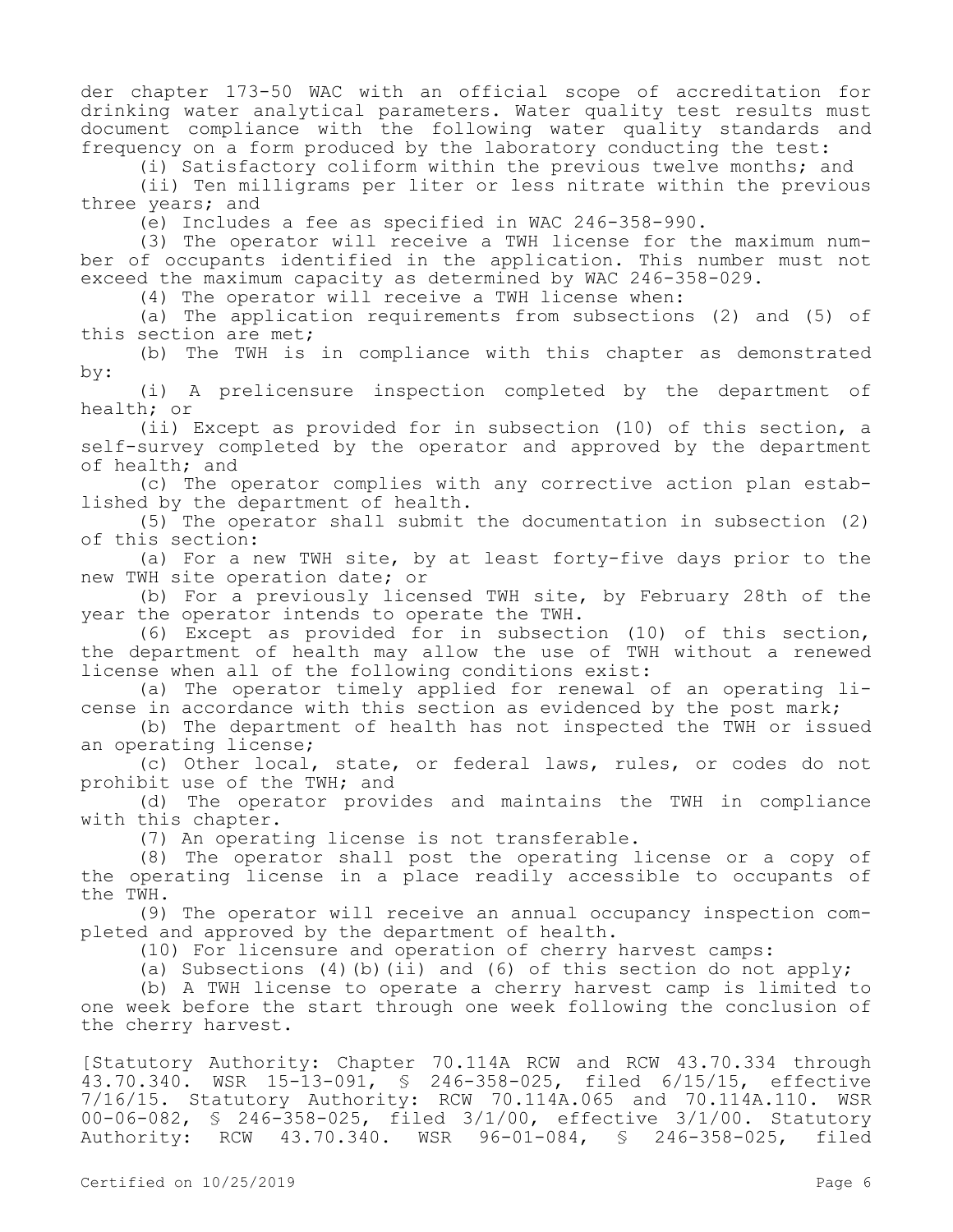12/18/95, effective 1/1/96. Statutory Authority: RCW 43.70.340 and 43.70.040. WSR 93-03-031 (Order 324), § 246-358-025, filed 1/12/93, effective 2/12/93. Statutory Authority: RCW 70.54.110. WSR 92-04-082 (Order 242B),  $\frac{1}{5}$  246-358-025, filed 2/5/92, effective 3/7/92. Statutory Authority: RCW 43.20.050. WSR 91-02-051 (Order 124B), recodified as § 246-358-025, filed 12/27/90, effective 1/31/91. Statutory Authority: Chapter 34.05 RCW and RCW 43.20.050. WSR 90-06-049 (Order 040), § 248-63-025, filed 3/2/90, effective 3/2/90. Statutory Authority: RCW 43.20.050. WSR 88-10-027 (Order 309), § 248-63-025, filed 5/2/88.]

**WAC 246-358-027 Requirements for self-survey program.** Except for an operator of a cherry harvest camp, an operator meeting the requirements provided in this section may participate in the self-survey program.

(1) The cycle of the self-survey program is as follows:

(a) The operator may qualify to conduct self-surveys for up to two consecutive years.

(b) During the third year, the department of health will conduct an on-site inspection(s) to ensure compliance with this chapter.

(c) If the department of health determines the TWH site still meets the requirements of the self-survey program after the on-site inspection, the operator shall be eligible for a new self-survey program cycle as described in this subsection.

(2) To be in the self-survey program the operator shall:

(a) Meet the requirements of  $WAC$  246-358-025;

(b) Be licensed for two consecutive years without any deficiencies.

(3) To remain in the self-survey program the operator shall:

(a) Continue to comply with subsections (1) and (2) of this section;

(b) Complete the department of health self-survey form and return the completed form to the department of health prior to temporary worker occupancy;

(c) Remain free from all deficiencies;

(d) Ensure modifications to any building or structure on the TWH made during the self-survey period meets the conditions of this chapter; and

(e) Not have a change in ownership.

(4) When a licensed TWH changes ownership, the new operator shall comply with the requirements of subsection (2) of this section before being eligible to be on the self-survey program.

(5) A TWH licensee who qualifies for the self-survey program shall pay a reduced fee as specified in WAC 246-358-990.

(6) The department of health or department of labor and industries are authorized to conduct inspections based on complaints or to verify compliance with this chapter.

[Statutory Authority: Chapter 70.114A RCW and RCW 43.70.334 through 43.70.340. WSR 15-13-091, § 246-358-027, filed 6/15/15, effective 7/16/15. Statutory Authority: RCW 70.114A.065 and 70.114A.110. WSR 00-06-082, § 246-358-027, filed 3/1/00, effective 3/1/00.]

**WAC 246-358-028 Enforcement.** Any violation of this section will be cause for the department of health to proceed with legal action, to assess a civil fine, or modify, suspend, or revoke the license.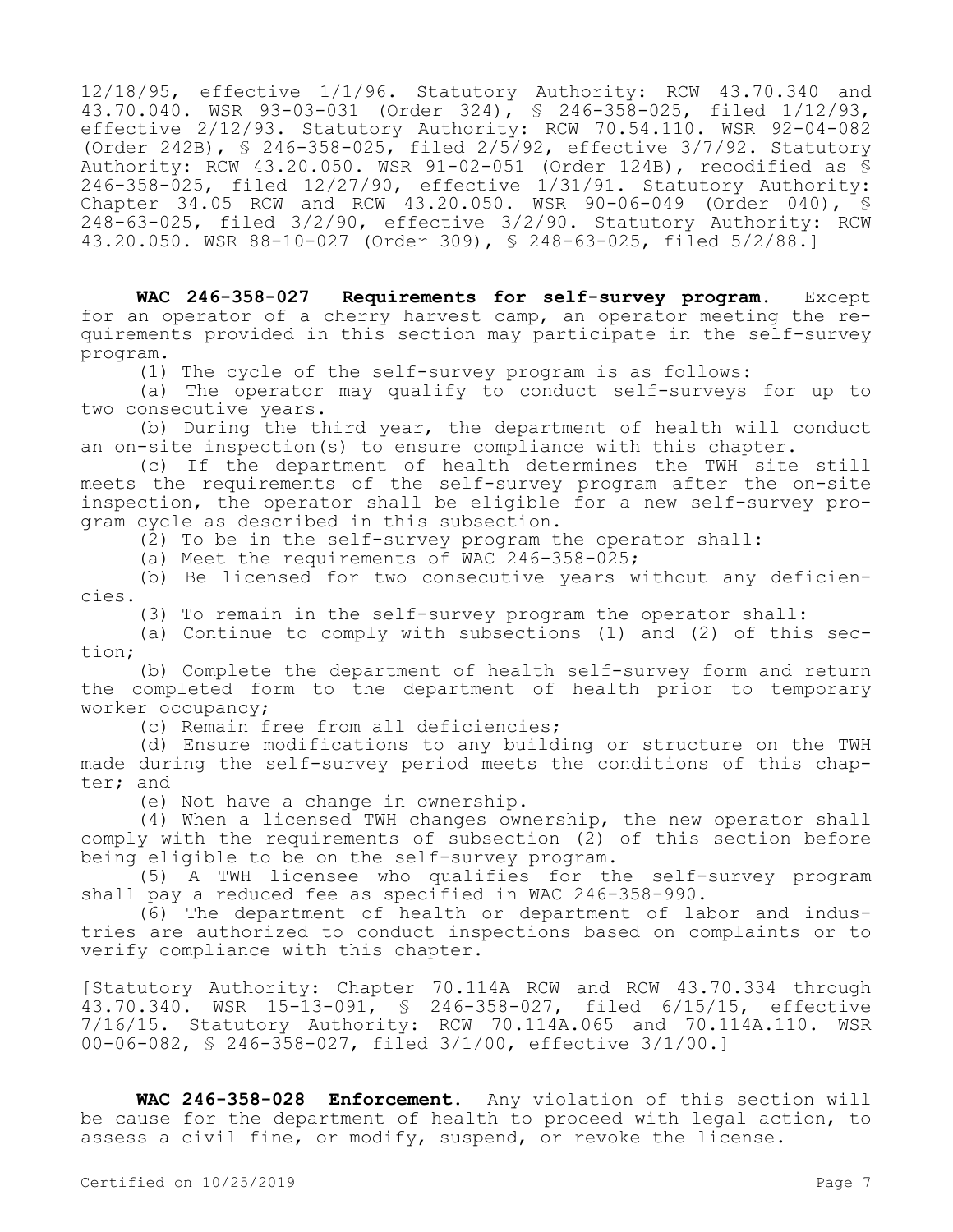(1) An operator shall comply with all applicable laws and regulations.

(2) When the department of health finds an operator out of compliance with any applicable law or regulation, the department of health will send the operator a notice of correction according to RCW 43.05.100 with an attestation of correction form. For purposes of this section, a "notice of correction" will include:

(a) A description of the condition that is not in compliance and the text of the specific section or subsection of the applicable law or rule;

(b) A brief statement of what is required to achieve compliance;

(c) The date by which the department of health requires compliance be achieved;

(d) Notice of the means to contact any technical assistance services provided by the department of health or other sources of technical assistance; and

(e) Notice of when, where, and to whom a request to extend the time to achieve compliance for good cause may be filed with the department of health.

(3) For purposes of this section, an "attestation of correction form" means a form developed by the department of health and completed, signed, and dated by the operator stating that the operator:

(a) Has or will correct each cited deficiency; and

(b) Will maintain correction of each cited deficiency.

(4) On each attestation of correction form, the operator shall give a date, approved by the department of health, showing when and how the cited deficiency has been or will be corrected.

(5) The operator shall sign and return the completed attestation of correction form to the department of health on or before the date required by the department of health.

(6) Upon request of the department of health the operator shall show proof that for each deficiency cited the operator has corrected or is correcting each deficiency.

(7) If the operator fails to correct the deficiencies by the required date, the department of health may proceed with legal action to assess a civil fine and to modify, suspend, or revoke the license.

(8) An operator may contest a department of health decision or action according to the provisions of RCW 43.70.115, chapter 34.05 RCW, and chapter 246-10 WAC.

(9) The operator shall fully cooperate with the department of health in, and shall in no way impede, its administration and enforcement of all applicable laws and regulations.

[Statutory Authority: Chapter 70.114A RCW and RCW 43.70.334 through 43.70.340. WSR 15-13-091, § 246-358-028, filed 6/15/15, effective 7/16/15.]

**WAC 246-358-0280 Operating without a license—Investigation of complaints—Penalties.** (1) The department of health shall investigate complaints concerning unlicensed operation of TWH when a valid operating license is required under RCW 43.70.335(1) and this chapter.

(2) The department of health may assess a civil fine for failure or refusal to obtain a license prior to occupancy of TWH. Proceedings to assess a civil fine shall be governed by the provisions of RCW 43.70.095, chapter 34.05 RCW, and chapter 246-10 WAC. Civil fines un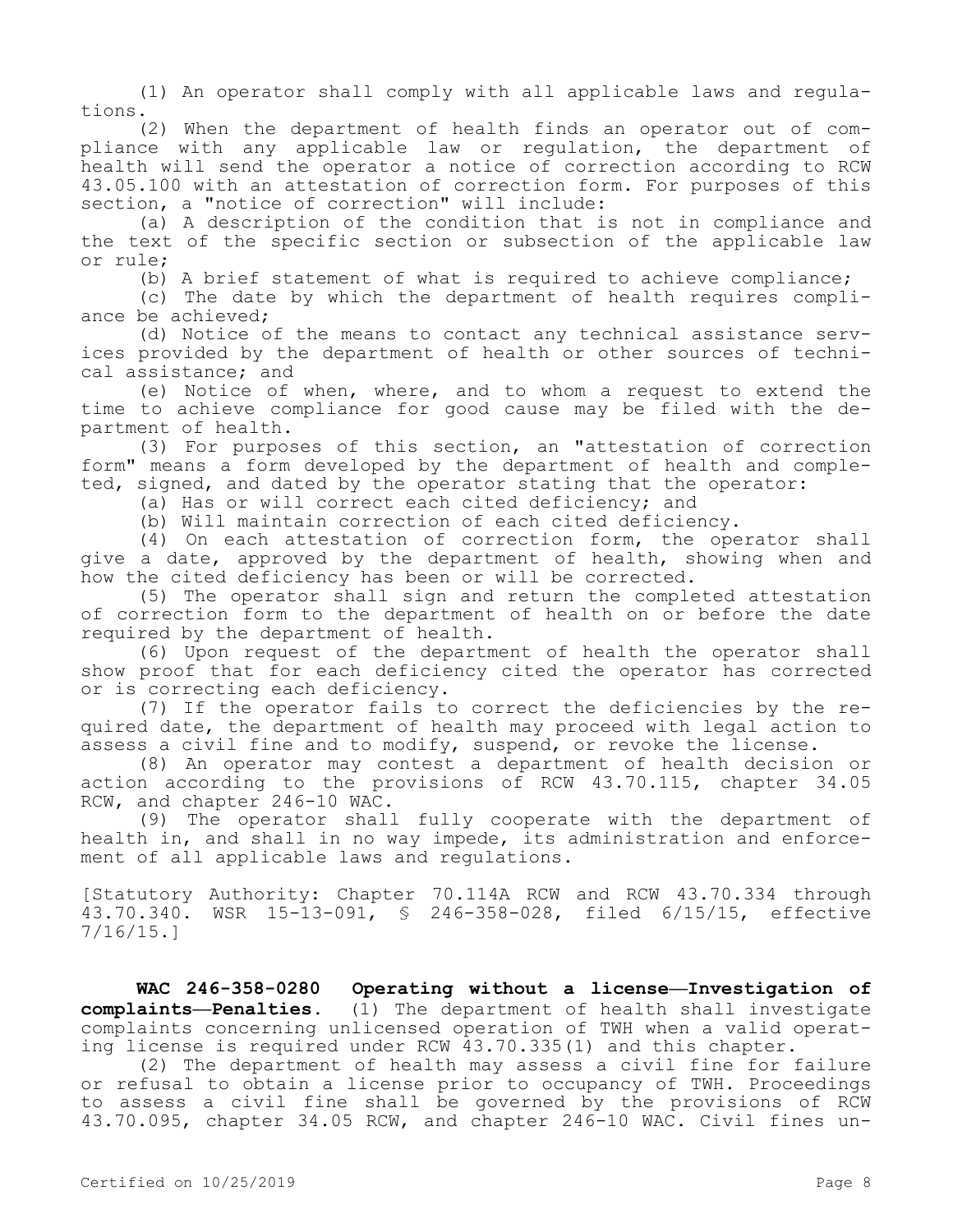der this section shall not exceed twice the cost of the license plus the cost of the initial on-site inspection for the first violation of this section, and shall not exceed ten times the cost of the license plus the cost of the initial on-site inspection for second and subsequent violations within any five-year period.

[Statutory Authority: Chapter 70.114A RCW and RCW 43.70.334 through 43.70.340. WSR 15-13-091, § 246-358-0280, filed 6/15/15, effective 7/16/15.]

**WAC 246-358-029 Maximum TWH capacity.** (1) Operator-supplied dwelling unit capacity will be based on:

(a) The square footage of the floor space in habitable rooms provided for sleeping purposes as described in WAC 246-358-075 (12) and (13) and Table 1 of this section; and

(b) The number of bathing, food-handling, handwashing, laundry, and toilet facilities as described in WAC 246-358-090 through 246-358-125.

(2) Worker-supplied housing capacity will be based on the number of spaces designated by the operator for worker-supplied housing.

(3) Operators may take into consideration the services provided by the worker-supplied housing to ensure all ratios for services required by this chapter are met for all occupants.

| <b>Floor space</b>              | <b>Sleeping room only</b>               |                                       |                                      | Sleeping room with kitchen           |                            |                           |
|---------------------------------|-----------------------------------------|---------------------------------------|--------------------------------------|--------------------------------------|----------------------------|---------------------------|
| requirements                    | 50 square feet per occupant             |                                       |                                      | 100 square feet per temporary worker |                            |                           |
| <b>Facility</b><br>requirements | <b>Toilets</b>                          |                                       | <b>Handwash sinks</b>                |                                      | <b>Bathtubs or showers</b> |                           |
|                                 | Male                                    | Female                                | Male                                 | Female                               | Male                       | Female                    |
| Common facility,<br>single sex  | 2 minimum,<br>$1$ per $15$<br>occupants | 2 minimum,<br>1 per 15<br>occupants   | 2 minimum,<br>$1$ per 6<br>occupants | 2 minimum,<br>$1$ per 6<br>occupants | $1$ per $10$<br>occupants  | $1$ per $10$<br>occupants |
| Common facility:<br>Male/female | 1 minimum,<br>$1$ per $15$<br>occupants | 1 minimum,<br>$1$ per 15<br>occupants | $1$ per 6<br>occupants               | $1$ per 6<br>occupants               | $1$ per $10$<br>occupants  | $1$ per $10$<br>occupants |
| Each family<br>shelter          | 1, if provided                          |                                       |                                      |                                      | 1, if provided             |                           |

**Table 1 TWH Maximum Capacity**

[Statutory Authority: Chapter 70.114A RCW and RCW 43.70.334 through 43.70.340. WSR 15-13-091, § 246-358-029, filed 6/15/15, effective 1/1/16. Statutory Authority: RCW 70.114A.065 and 70.114A.110. WSR 00-06-082, § 246-358-029, filed 3/1/00, effective 3/1/00.]

**WAC 246-358-040 Variance and procedure.** (1) Conditions may exist in operations that a state standard will not have practical use. The operator may request a variance. The director of the department of labor and industries may issue a variance from the requirements of the standard when another means of providing equal protection is provided.

The substitute means must provide equal protection in accordance with the requirements of chapters 49.17 RCW and 296-900 WAC, administrative rules.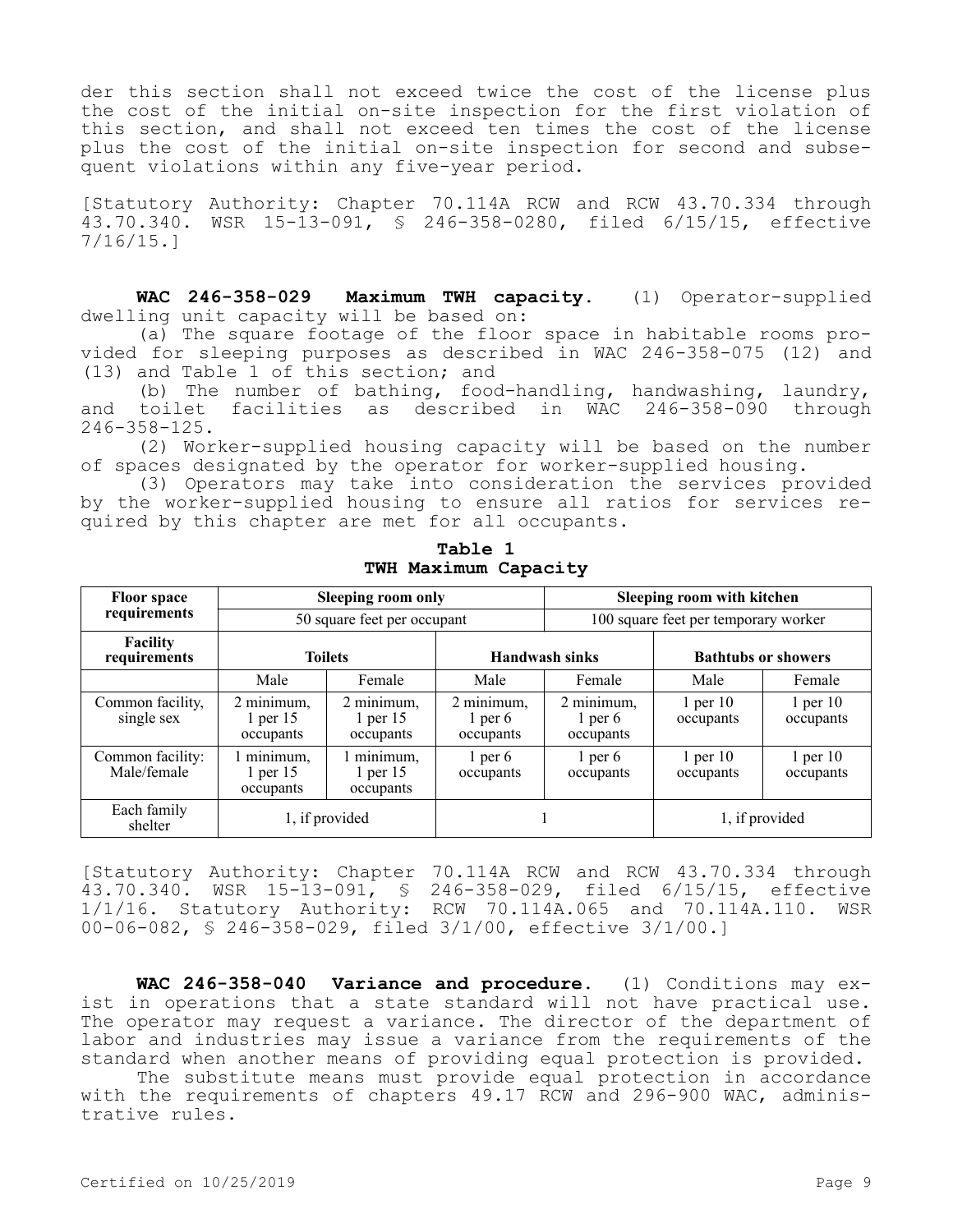(2) A temporary variance may be requested under chapter 296-900 WAC, administrative rules, when an operator cannot comply with new requirements by the effective date(s) in this chapter because:

(a) The construction or alteration to a building cannot be completed in time;

(b) Materials or equipment are not available; or

(c) Professional or technical assistance is not available.

(3) Applications for variances will be reviewed and may be investigated by the department of labor and industries and the department of health. Variances granted will be limited to the specific case or cases covered in the application and may be revoked for cause. The variance must remain prominently posted on the premises while in effect.

(4) Requests for variances from safety and health standards shall be made in writing to the director or the assistant director, Department of Labor and Industries, P.O. Box 44625, Olympia, Washington 98504-4625.

(5) Variance application forms may be obtained upon request from the department of labor and industries or the department of health.

[Statutory Authority: Chapter 70.114A RCW and RCW 43.70.334 through 43.70.340. WSR 15-13-091, § 246-358-040, filed 6/15/15, effective 7/16/15. Statutory Authority: RCW 70.114A.065 and 70.114A.110. WSR 00-06-082, § 246-358-040, filed 3/1/00, effective 3/1/00.]

**WAC 246-358-045 Temporary worker housing sites.** The operator shall:

(1) To prevent a health or safety hazard, locate and operate a TWH site that is:

(a) Adequately drained and any drainage from and through the TWH must not endanger any domestic or public water supply;

(b) Free from periodic flooding and depressions in which water may become a nuisance;

(c) At least two hundred feet from a swamp, pool, sink hole, or other surface collection of water unless there is a mosquito prevention program for those areas; and

(d) Large enough to prevent overcrowding of necessary structures.

(2) Ensure the principal TWH area for sleeping and for food preparation and eating are at least five hundred feet from where livestock are kept or congregate.

(3) Ensure the TWH grounds and open areas surrounding the buildings are kept in a clean and sanitary condition free from refuse.

(4) Ensure all worker-supplied housing is maintained in good working condition.

(5) Restrict the number of occupants in the TWH to the capacity as determined by the department of health.

(6) When closing housing permanently or for the season:

(a) Dispose of all refuse to prevent nuisance; and

(b) Leave the grounds and buildings in a clean and sanitary condition.

[Statutory Authority: Chapter 70.114A RCW and RCW 43.70.334 through 43.70.340. WSR 15-13-091, § 246-358-045, filed 6/15/15, effective 7/16/15. Statutory Authority: RCW 70.114A.065 and 70.114A.110. WSR 00-06-082, § 246-358-045, filed 3/1/00, effective 3/1/00. Statutory Authority: RCW 70.54.110. WSR 96-02-014, § 246-358-045, filed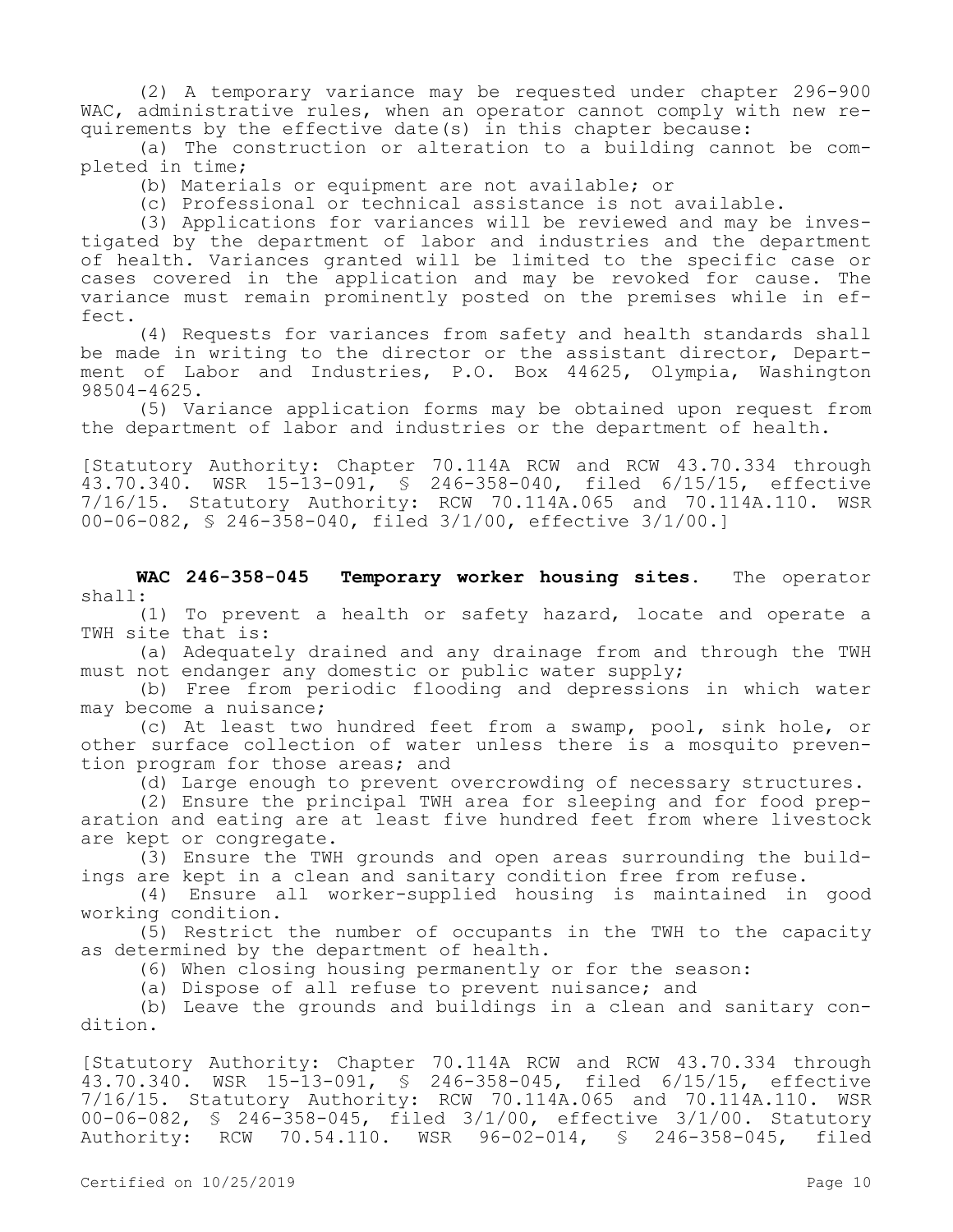12/21/95, effective 1/1/96; WSR 93-03-032 (Order 326B), § 246-358-045, filed 1/12/93, effective 2/12/93; WSR 92-04-082 (Order 242B), § 246-358-045, filed 2/5/92, effective 3/7/92. Statutory Authority: RCW 43.20.050. WSR 91-02-051 (Order 124B), recodified as § 246-358-045, filed 12/27/90, effective 1/31/91; WSR 88-10-027 (Order 309), § 248-63-045, filed 5/2/88.]

**WAC 246-358-050 TWH management plan.** (1) An operator shall develop and implement a written TWH management plan that must include:

(a) A safety plan that includes the following:

(i) Emergency information, including site name and address, emergency contact phone numbers, location of local emergency services, and the department of health bilingual TWH complaint line;

(ii) A plan for contacting a first-aid trained person or emergency services within a reasonable amount of time; and

(iii) Those designated actions operators and occupants must take to ensure occupant safety from fire and other emergencies, including the following:

(A) Emergency escape procedures and emergency escape route assignments;

(B) Procedures to account for all occupants after emergency evacuation has been completed;

(C) The preferred means of reporting fires and other emergencies; and

(D) Names or regular job titles of those who can be contacted for further information or explanation of duties under the plan.

(iv) A requirement to designate and train a sufficient number of people to assist in the safe and orderly emergency evacuation of occupants; and

(v) A requirement to regularly and properly maintain, according to established procedures, equipment and systems installed on heat producing equipment to prevent accidental ignition of combustible materials.

(b) Residency rules that describe to the occupants expectations for maintaining a safe and orderly TWH.

(2) The operator shall make available:

(a) A written copy of the TWH management plan, in English and the native language(s) of the occupants, to the department of health or the department of labor and industries upon request; and

(b) A written copy of the residency rules to occupants, in the occupant's native language(s) by:

(i) Posting it in a central location visible to the occupants; and

(ii) Providing individual copies to each occupant, if requested.

[Statutory Authority: Chapter 70.114A RCW and RCW 43.70.334 through 43.70.340. WSR 15-13-091, § 246-358-050, filed 6/15/15, effective 1/1/16.]

# **WAC 246-358-055 Water supply.** The operator shall:

(1) Provide a safe and reliable supply of drinking water from an approved Group A or Group B public water system meeting the requirements of:

(a) WAC  $246 - 358 - 025$  (2)(d) and chapter  $246 - 290$  WAC, or chapter 246-291 WAC; or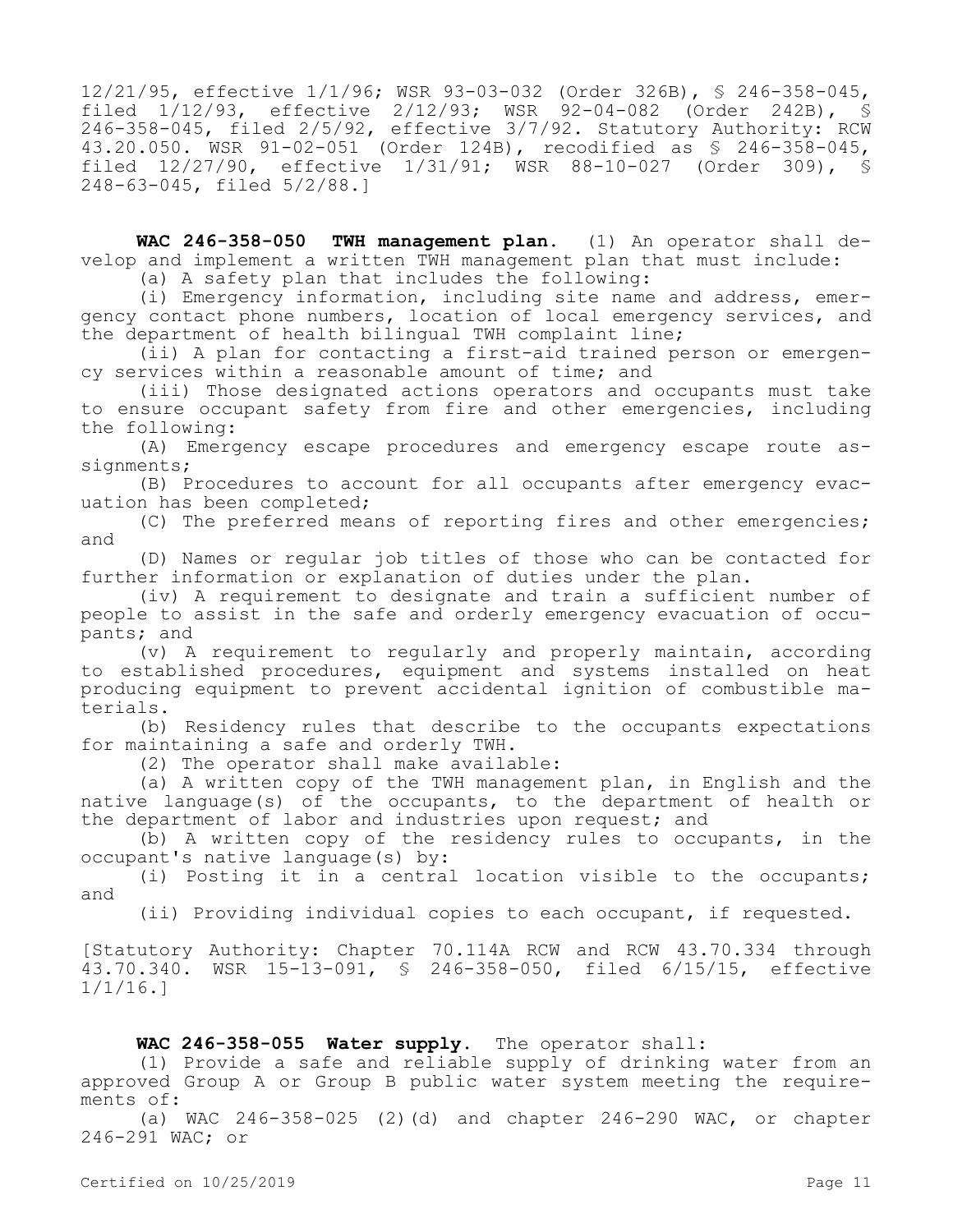(b) Local board of health rules.

(2) Ensure that the distribution lines are able to maintain the working pressure of the water piping system at not less than twenty pounds per square inch after allowing for friction and other pressure losses.

(3) When water is not piped to each dwelling unit, provide cold, potable, running water under pressure within one hundred feet of each dwelling unit.

(4) When water sources are not available in each dwelling unit:

(a) Provide one or more drinking fountains for each one hundred occupants or fraction thereof; and

(b) Prohibit the use of common drinking cups or containers from which water is dipped or poured.

(5) Provide an adequate supply of hot and cold running water under pressure in bathing, food-handling, and laundry facilities.

(6) Provide an automatically controlled hot water supply of 100 to 120 degrees Fahrenheit in bathing, food-handling, and laundry facilities.

(7) When water located within 100 feet of a dwelling unit is unsafe for drinking purposes and accessible to occupants, post a sign by each nonpotable water source that:

(a) Reads "DO NOT DRINK. DO NOT USE FOR WASHING. DO NOT USE FOR PREPARING FOOD.";

(b) Is printed in English and in the native language(s) of the occupants; and

(c) Is marked with easily understood pictures or symbols.

[Statutory Authority: Chapter 70.114A RCW and RCW 43.70.334 through 43.70.340. WSR 15-13-091, § 246-358-055, filed 6/15/15, effective 7/16/15. Statutory Authority: RCW 70.114A.065 and 70.114A.110. WSR 00-06-082, § 246-358-055, filed 3/1/00, effective 3/1/00. Statutory<br>Authority: RCW 70.54.110. WSR 96-02-014, § 246-358-055, filed Authority: RCW 70.54.110. WSR 96-02-014, § 246-358-055, 12/21/95, effective 1/1/96; WSR 93-03-032 (Order 326B), § 246-358-055, filed 1/12/93, effective 2/12/93; WSR 92-04-082 (Order 242B), § 246-358-055, filed 2/5/92, effective 3/7/92. Statutory Authority: RCW 43.20.050. WSR 91-02-051 (Order 124B), recodified as § 246-358-055, filed 12/27/90, effective 1/31/91; WSR 88-10-027 (Order 309), § 248-63-055, filed 5/2/88.]

WAC 246-358-065 Sewage disposal. The operator shall:

(1) Provide sewage disposal systems in accordance with local health jurisdictions.

(2) Connect all drain, waste, and vent systems from buildings to:

(a) Public sewers, if available; or

(b) Approved on-site sewage disposal systems that are designed, constructed, and maintained as required in chapters 246-272A and 173-240 WAC, and local ordinances.

[Statutory Authority: Chapter 70.114A RCW and RCW 43.70.334 through 43.70.340. WSR 15-13-091, § 246-358-065, filed 6/15/15, effective 7/16/15. Statutory Authority: RCW 70.114A.065 and 70.114A.110. WSR 00-06-082, \$ 246-358-065, filed 3/1/00, effective 3/1/00. Statutory<br>Authority: RCW 70.54.110. WSR 96-02-014, \$ 246-358-065, filed Authority: RCW 70.54.110. WSR 96-02-014, \$ 246-358-065, 12/21/95, effective 1/1/96; WSR 93-03-032 (Order 326B), § 246-358-065, filed 1/12/93, effective 2/12/93. Statutory Authority: RCW 43.20.050. WSR 91-02-051 (Order 124B), recodified as § 246-358-065, filed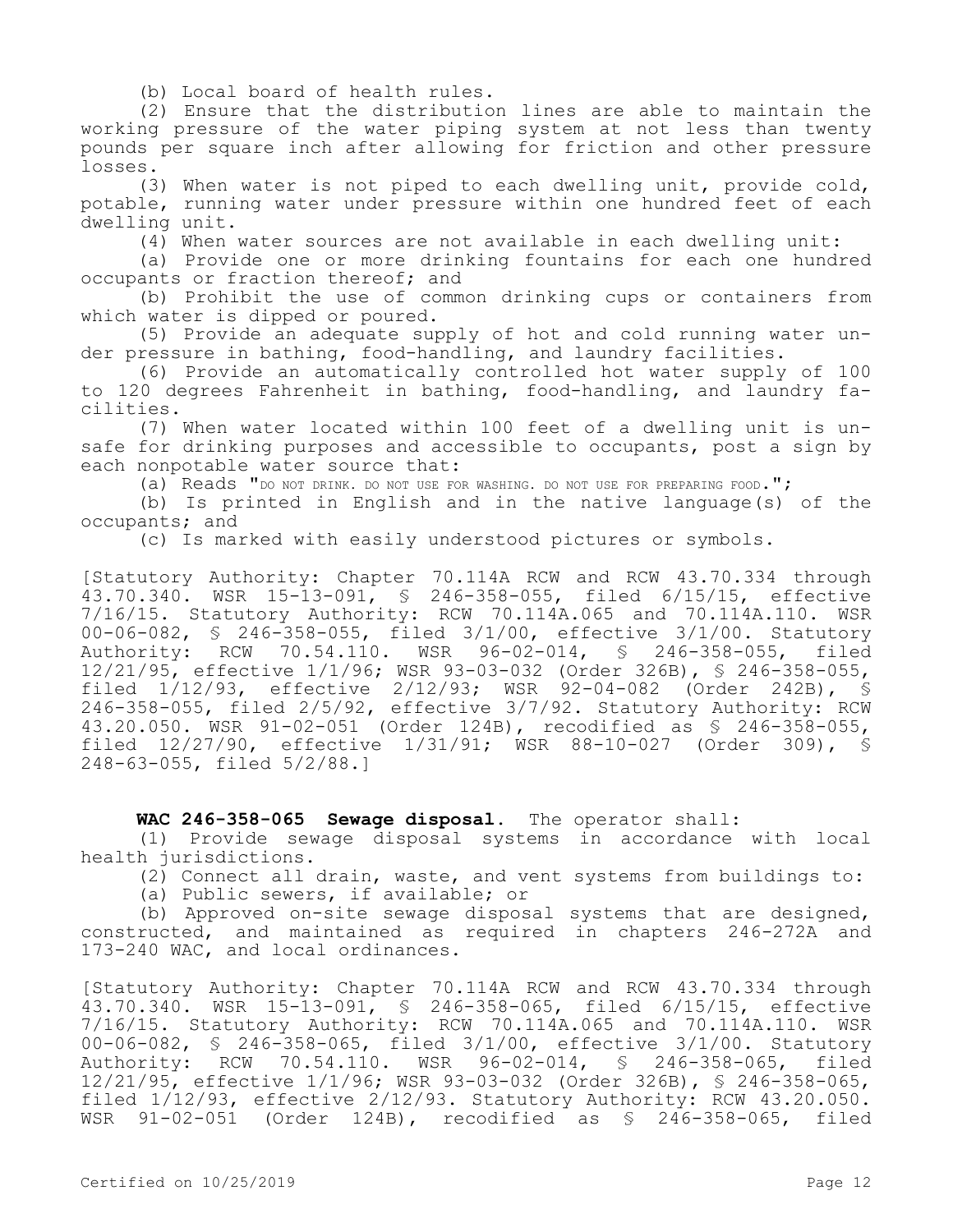12/27/90, effective 1/31/91; WSR 88-10-027 (Order 309), § 248-63-065, filed 5/2/88.]

**WAC 246-358-070 Electricity and lighting.** The operator shall ensure that:

(1) Electricity is supplied to all dwelling units and common facilities, except chemical toilets.

(2) All electrical wiring, fixtures, and electrical equipment must:

(a) Comply with the electrical standards of the department of labor and industries regulations, chapters 19.28 RCW, 296-46B WAC, and local ordinances; and

(b) Be maintained in a safe condition.

(3) Each habitable room must have at least:

(a) One ceiling-type light fixture; and

(b) At least one separate floor-type or wall-type convenience outlet.

(4) Laundry, toilet facilities, and bathing facilities have at least one ceiling-type or wall-type light fixture.

(5) General lighting and task lighting within all facilities is adequate to carry on normal daily activities.

(6) Adequate lighting is provided for safe passage for occupants to handwashing sinks and toilets. Lighting requirements may be met by natural or artificial means.

(7) Lighting provided for tents is compliant with WAC 246-358-077.

[Statutory Authority: Chapter 70.114A RCW and RCW 43.70.334 through 43.70.340. WSR 15-13-091, § 246-358-070, filed 6/15/15, effective 1/1/16. Statutory Authority: RCW 70.114A.065 and 70.114A.110. WSR 00-06-082, § 246-358-070, filed 3/1/00, effective 3/1/00.]

**WAC 246-358-075 Building requirements and maintenance.** An operator shall:

(1) Provide TWH dwelling units, including common facilities, that meet the following requirements:

(a) Protect against the elements;

(b) The State Building Code, chapter 19.27 RCW or the TWH construction standard, chapter 246-359 WAC; and

(c) State and local ordinances, codes, and regulations when applicable.

(2) Prevent condensation in dwelling units and common facilities to the degree that it does not contribute to a health risk or safety issue to occupants.

(3) Prevent mold in dwelling units and common facilities.

(4) Provide a locking mechanism on the exterior door(s) of each family shelter. The mechanism must not prevent egress and must be easily opened from the inside without use of a key or special knowledge.

(5) Provide a locking mechanism on all bedroom doors, excluding doors to bedrooms housing more than fifteen occupants. The mechanism must not prevent egress and must be easily opened from the inside without use of a key or special knowledge.

(6) Provide a locking mechanism on:

(a) Each toilet stall door, if provided; and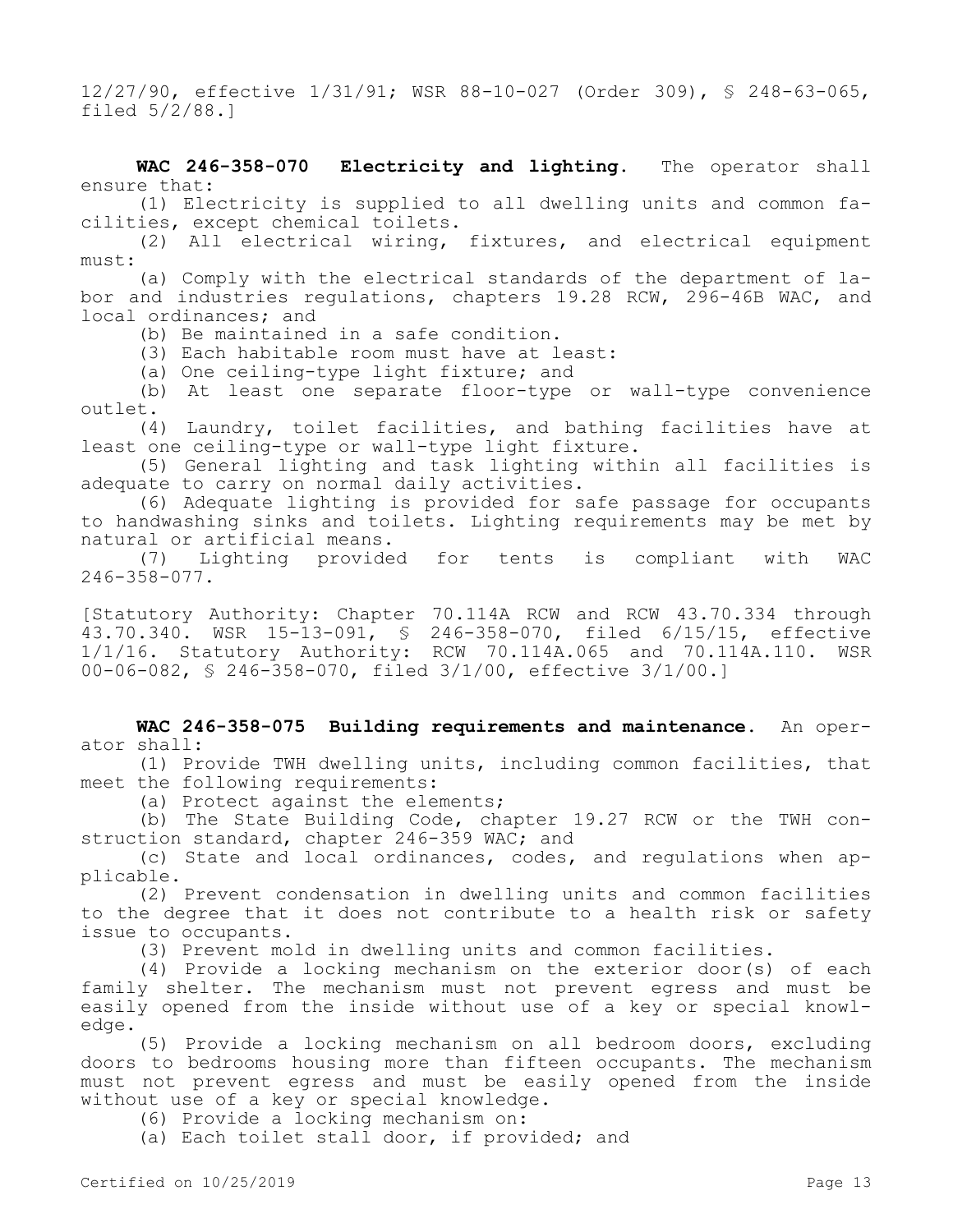(b) Each shower stall door, if provided.

(7) Identify each dwelling unit and space used for shelter by posting a number at each site.

(8) Maintain buildings in good repair and sanitary condition.

(9) Comply with all applicable state and federal laws and rules for lead-based paint.

(10) Provide exits that are unobstructed and remain free of any material or matter where its presence would obstruct or render the exit hazardous.

(11) Provide habitable rooms with:

(a) Windows that equal at least one-tenth of the total floor space; and

(b) At least one-half of each window which can be opened to the outside for ventilation; or

(c) Mechanical ventilation in accordance with applicable standards from the American Society of Heating, Refrigerating, and Air-conditioning Engineers (ASHRAE).

(12) Ensure each room used for sleeping purposes has:

(a) At least fifty square feet of floor space for each occupant not including any floor space in any portion of a room less than seven feet from the finished floor to the finished ceiling; and

(b) Windows that equal at least one-tenth of the floor space within the surrounding walls of the sleeping room.

(13) Ensure each room in a family shelter used for sleeping and cooking purposes:

(a) Meets the requirements of subsection (12)(b) of this section; and

(b)(i) Has at least one hundred square feet of floor space per temporary worker.

(ii) For a family shelter constructed or approved for construction under chapter 246-359 WAC before January 1, 2016, one hundred square feet of floor space per temporary worker is required by January 1, 2019. Upon the operator's request, the department of health may grant an extension(s) for up to three additional years. Requests must:

(A) Include a schedule and work plan for achieving compliance;

(B) Be on a form provided by the department of health; and

(C) Be submitted to the department of health prior to January 1, 2019.

(14) Ensure wooden floors are at least one foot above ground-level, or meet the requirements in the State Building Code, chapter 19.27 RCW or temporary worker housing construction standard, chapter 246-359 WAC.

(15) Provide sixteen-mesh screening on all exterior openings.

(16) Provide and maintain screen doors on all exterior entrances that:

(a) Have self-closing devices; and

(b) Close without gaps that would allow entry of pests.

(17) Install all heating, cooking, and water heating equipment according to state and local ordinances, codes, and regulations and maintain in a safe condition.

(18) Provide habitable rooms with equipment capable of maintaining a temperature of at least seventy degrees Fahrenheit during cold weather.

(19) Ensure that all recreational vehicles and park trailers meet the requirements as defined in this chapter.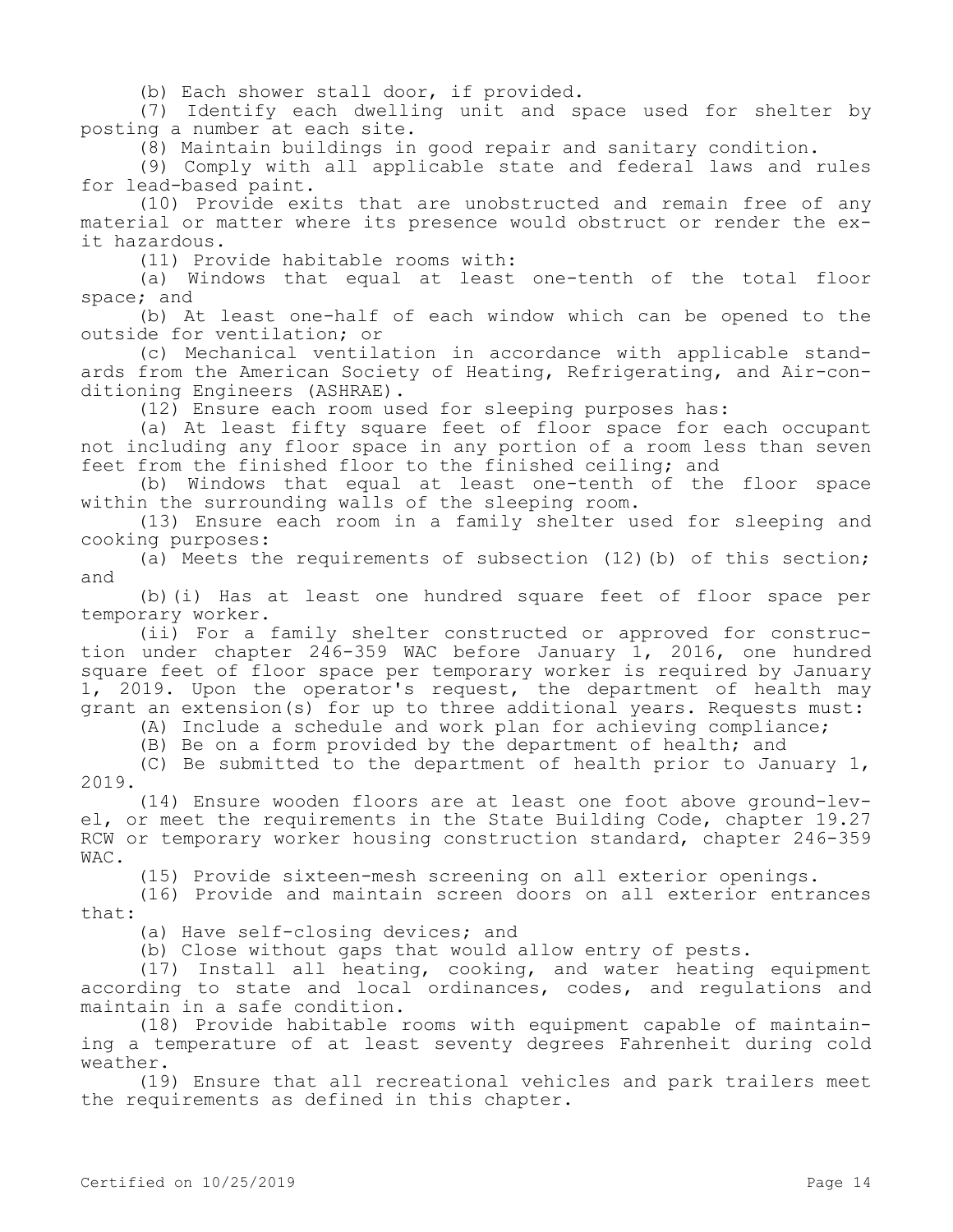[Statutory Authority: Chapter 70.114A RCW and RCW 43.70.334 through 43.70.340. WSR 15-13-091, § 246-358-075, filed 6/15/15, effective 1/1/16. Statutory Authority: RCW 70.114A.065 and 70.114A.110. WSR 00-06-082, § 246-358-075, filed 3/1/00, effective 3/1/00. Statutory Authority: RCW 70.54.110. WSR 96-02-014, § 246-358-075, filed 12/21/95, effective 1/1/96; WSR 93-03-032 (Order 326B), § 246-358-075, filed 1/12/93, effective 2/12/93; WSR 92-04-082 (Order 242B), § 246-358-075, filed 2/5/92, effective 3/7/92. Statutory Authority: RCW 43.20.050. WSR 91-02-051 (Order 124B), recodified as § 246-358-075, filed 12/27/90, effective 1/31/91; WSR 88-10-027 (Order 309), § 248-63-075, filed 5/2/88.]

**WAC 246-358-077 Tent requirements and maintenances.** (1) Only cherry harvest camps may use tents as TWH.

(2) Each tent must be constructed to sleep no more than fifteen occupants.

(3) Tents must provide protection from the elements, insects, and animals.

(4) Structural stability and floors.

(a) Tents and their supporting framework must be adequately braced and anchored to prevent weather related collapse. The operator shall provide documentation of the structural stability to the department of health, if requested.

(b)(i) Floors must be smooth, sloped from a raised center towards the lower outer edges.

(ii) Floors must be without breaks or holes to provide a hard, stable walking surface.

(iii) Nonridged flooring supported by grass, dirt, soil, gravel or other uneven surface is not acceptable.

(iv) Floors that are constructed of wood or concrete must comply with the building code, chapter 19.27 RCW, and this chapter.

(c) Floor systems must be designed to prevent the entrance of snakes, rodents, and other nuisances.

(5) Flame-retardant treatments.

(a) The sidewalls, drops, and tops of tents shall be composed of flame-resistant material or treated with a flame retardant in an approved manner.

(b) Floor coverings, which are integral to the tent, and the bunting shall be composed of flame-resistant material or treated with a flame retardant in an approved manner and in accordance with Uniform Building Code, Standard 31.1.

(c) All tents must have a permanently affixed label bearing the following information:

(i) Identification of tent size and fabric or material type;

(ii) For flame-resistant materials, the necessary information to determine compliance with this section and National Fire Protection Association Standard 701, Standard Methods of Fire Tests for Flame Propagation of Textiles and Films;

(iii) For flame retardant materials, the date that the tent was last treated with an approved flame retardant;

(iv) The trade name and type of flame retardant used in the flame-retardant treatment; and

(v) The name of the person and firm that applied the flame retardant.

(6) Means of egress.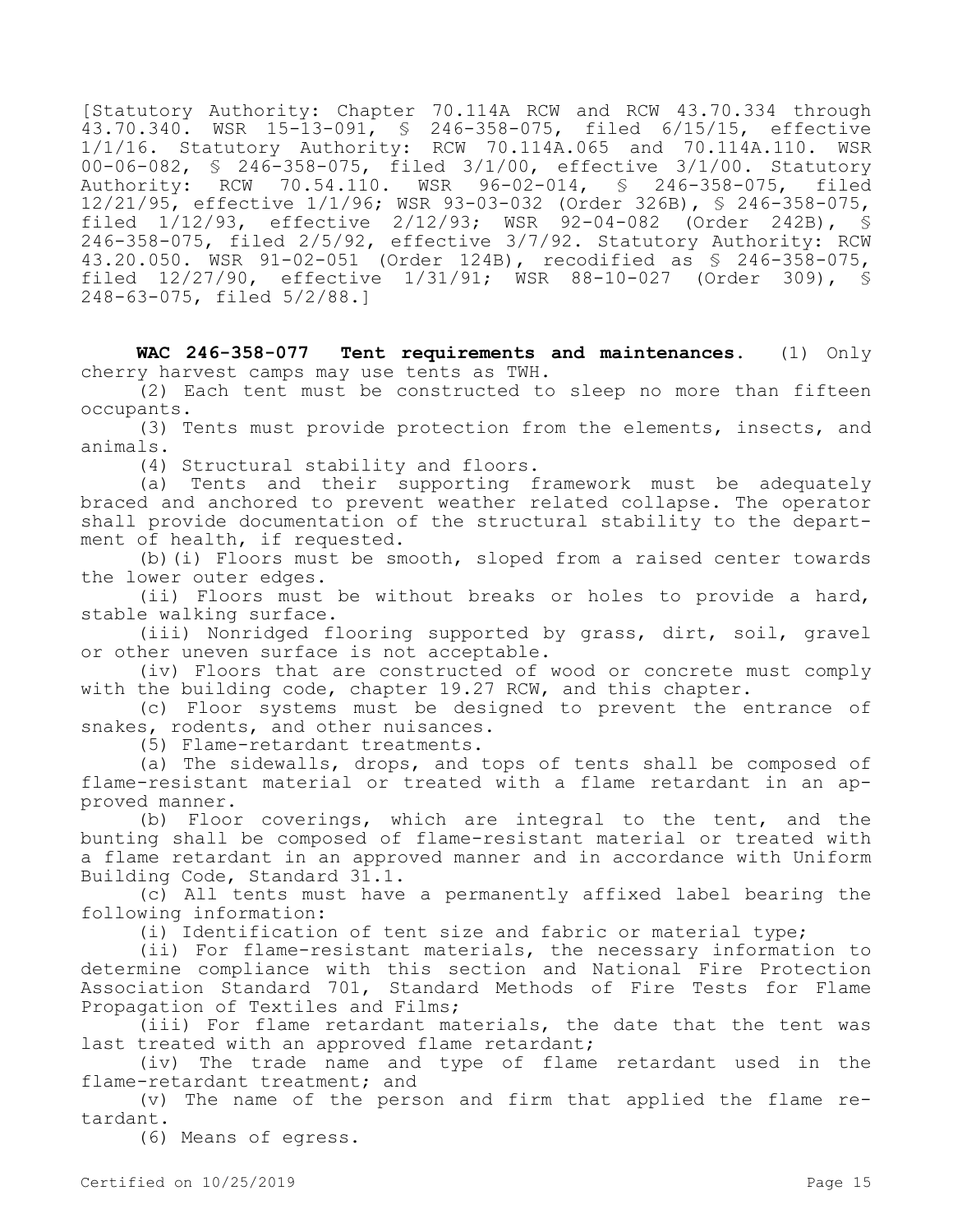(a) Tents must have a primary entrance door. At least one door must lead to the outside of the tent. The door must not be obstructed in any manner and must remain free of any material or matter where its presence would obstruct or render the exit hazardous.

(b) If food-handling facilities are provided in tents, or the tent occupancy capacity is for ten or more occupants, a window allowing egress must be located opposite the door and must have a means to open the window or provide an easily openable space, for example, a zipper which opens downward to the floor, must be provided.

(7) Floor area. The operator must:

(a) If food-handling facilities are provided in the tent, provide an additional twenty square feet of floor space;

(b) Provide at least fifty square feet of floor space for each occupant in rooms used for sleeping purposes.

(8) Ceiling height.

(a) A ceiling height of at least seven feet is required in fifty percent of the total floor area.

(b) No portion of the tent measuring less than six feet from the flooring to the ceiling will be included in any computation of the floor area.

(9) Windows and ventilation.

(a) The operator shall provide a window area equal to one-tenth of the total floor area in each habitable room which opens at least halfway or more directly to the outside for cross-ventilation and has a minimum of sixteen-mesh screens on all exterior openings.

(b) The windows must have weather-resistant flaps, which will cover the window area and a means of fastening the flaps to provide protection from the elements and allow privacy for the occupants.

(10) Electrical and lighting. The operator shall ensure that:

(a) Electricity is supplied to all tents used as habitable room.

(b) All electrical wiring, fixtures and electrical equipment must comply with the electrical standards of the department of labor and industries regulations, chapter 19.28 RCW, and local ordinances, and be maintained in a safe condition.

(c) Each tent used as habitable room has at least one ceilingtype light fixture and at least one separate floor-type or wall-type convenience outlet.

(d) If cooking is provided in the tent, appropriate wiring and electrical equipment is provided.

[Statutory Authority: Chapter 70.114A RCW and RCW 43.70.334 through 43.70.340. WSR 15-13-091, § 246-358-077, filed 6/15/15, effective 1/1/16.]

**WAC 246-358-080 Carbon monoxide alarms, smoke detectors, and fire extinguishers.** (1) An operator shall provide and maintain working carbon monoxide alarms that are:

(a) Located in each dwelling unit with a sleeping area; and

(b) Installed in accordance with the manufacturer's recommendations and in compliance with the building code, WAC 51-51-0315.

(2) An operator shall provide and maintain working smoke detectors that:

(a) Are located in each sleeping area;

(b) Are located on each level of dwelling units with a sleeping area;

(c) Are located in each cooking facility area;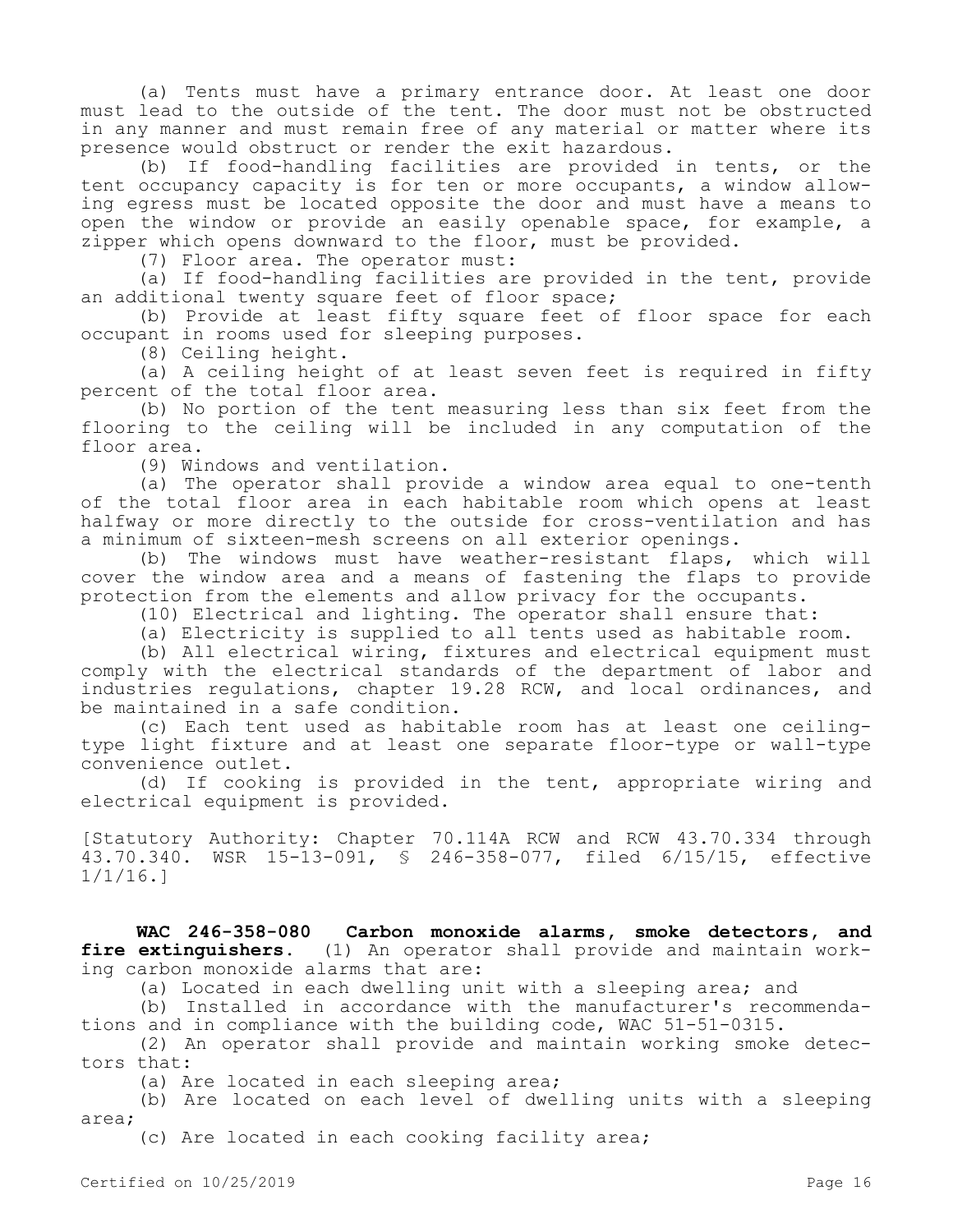(d) Emits a signal when the batteries are low;

(e) Are placed on the ceiling or wall, but not on the wall above any door; and

(f) Are in compliance with the manufacturer's recommendations and the building code, WAC 51-51-0314.

(3) An operator shall provide properly working fire extinguishers in dwelling units where occupants sleep if the dwelling unit does not have a second means of emergency egress. Fire extinguishers must be:

(a) A minimum 2A:10BC;

(b) Installed and maintained according to the manufacturer's instructions;

(c) Installed in accordance with local ordinances, codes, and regulations when applicable.

[Statutory Authority: Chapter 70.114A RCW and RCW 43.70.334 through 43.70.340. WSR 15-13-091, § 246-358-080, filed 6/15/15, effective 1/1/16.]

**WAC 246-358-090 Laundry facilities.** An operator shall:

(1) Provide laundry facilities that include:

(a) One laundry tray or tub or one mechanical washing machine for every thirty occupants;

(b) Adequate facilities for drying clothes; and

(c) Sloped, coved floors of nonslip impervious materials with screened floor drains.

(2) Maintain laundry facilities in a clean and sanitary condition.

[Statutory Authority: Chapter 70.114A RCW and RCW 43.70.334 through 43.70.340. WSR 15-13-091, § 246-358-090, filed 6/15/15, effective 7/16/15. Statutory Authority: RCW 70.114A.065 and 70.114A.110. WSR 00-06-082, § 246-358-090, filed 3/1/00, effective 3/1/00. Statutory Authority: RCW 70.54.110. WSR 96-02-014, § 246-358-090, filed 12/21/95, effective 1/1/96.]

### **WAC 246-358-093 Toilet facilities.** The operator shall:

(1) Provide toilet facilities adequate for the maximum capacity of the TWH according to Table 1 of WAC 246-358-029.

(2) Not provide or allow the use of pit privies.

(3) Fill all abandoned pit privies with earth.

(4) Meet the following general requirements for all toilet facilities:

(a) Provide flush toilets unless chemical toilets are specifically approved by the department of health according to requirements in chapter 246-272A WAC;

(b) Flush toilets, chemical toilets, and urinals must not be located in any sleeping room, dining room, cooking or food-handling facility, or any tent;

(c) Toilet rooms must be provided with:

(i) Handwashing sinks located in or immediately adjacent to the toilet room;

(ii) Either a window of at least six square feet opening directly to the outside or adequate ventilation;

(iii) Sixteen-mesh screens on all outside openings;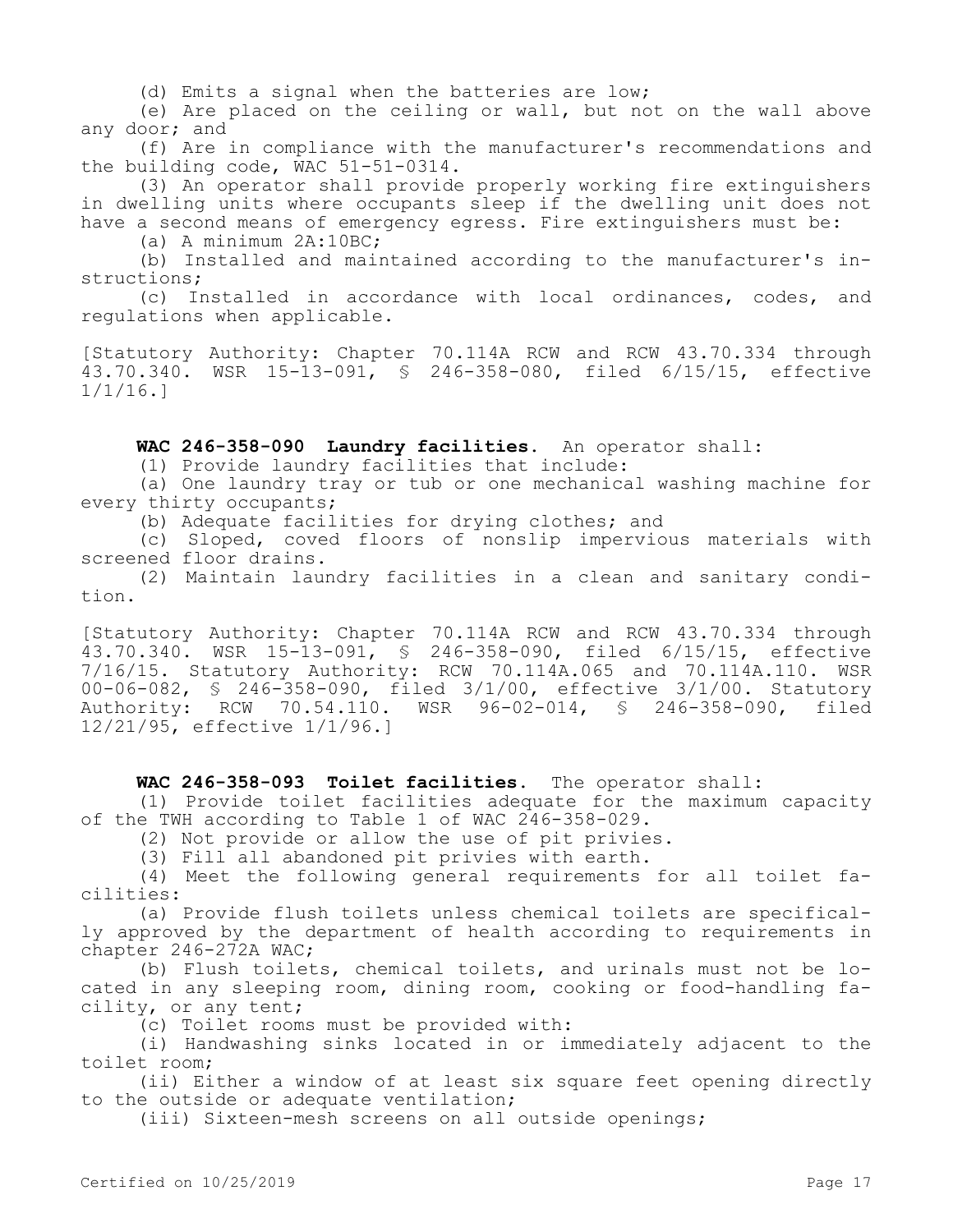(iv) Fixtures maintained in good working order, including toi $let(s)$  and  $sink(s)$ ; and

(v) Drains maintained in good working order, including floor drains with screens.

(d) When chemical toilets are approved, they must be:

(i) Located at least fifty feet from any dwelling unit or foodhandling facility;

(ii) Maintained by a licensed waste disposal company;

(iii) Compliant with local ordinances; and

(iv) Located immediately adjacent to a handwash sink(s).

(e) When urinals are provided:

(i) There must be one urinal or two linear feet of urinal trough for each twenty-five men;

(ii) The floors and walls surrounding a urinal and extending out at least fifteen inches on all sides, must be constructed of materials which will not be adversely affected by moisture; and

(iii) The urinal must have an adequate water flush.

(5) Meet the following requirements for common toilet facilities:

(a) Provide the number of toilets for each sex based on the maximum number of occupants of that sex which the TWH is designed to house at any one time in the ratio of one toilet for every fifteen occupants, with a minimum of two toilets according to Table 1 of WAC 246-358-029;

(b) Locate toilet rooms so that:

(i) Toilets are within two hundred feet of the door of each sleeping room; and

(ii) No person has to pass through a sleeping room to reach a toilet room;

(c) Maintain toilets in a clean and sanitary condition, cleaned at least daily;

(d) Provide each toilet compartment with an adequate supply of toilet paper at all times;

(e) Separate toilets by partitions or walls. For the purposes of this section, partitions do not include curtains.

(i) Partitions and walls must ensure privacy and must have smooth, cleanable, and nonabsorbent surfaces.

(ii) For a common toilet facility constructed or approved for construction under chapter 246-359 WAC before January 1, 2016, partitions or walls are required by January 1, 2017.

(f) Ensure the area surrounding common toilet facilities are adequately lighted; and

(g) When common facilities will be used for both men and women:

(i) Provide separate toilet rooms for each sex with a minimum of one toilet room for each sex and meet the required ratio as defined in (a) of this subsection;

(ii) Identify each room for "men" and "women" with signs printed in English and in the native language(s) of the persons occupying the TWH, or identified with easily understood pictures or symbols; and

(iii) Separate facilities by solid walls or partitions extending from the floor to the roof or ceiling when facilities for each sex are located in the same building.

(6) Meet the following requirements for family shelters if common toilet facilities are not provided:

(a) One toilet for each individual family shelter;

(b) Ensure toilet facilities are cleaned prior to occupancy; and

(c) Request occupants to maintain the facilities in a clean and sanitary condition.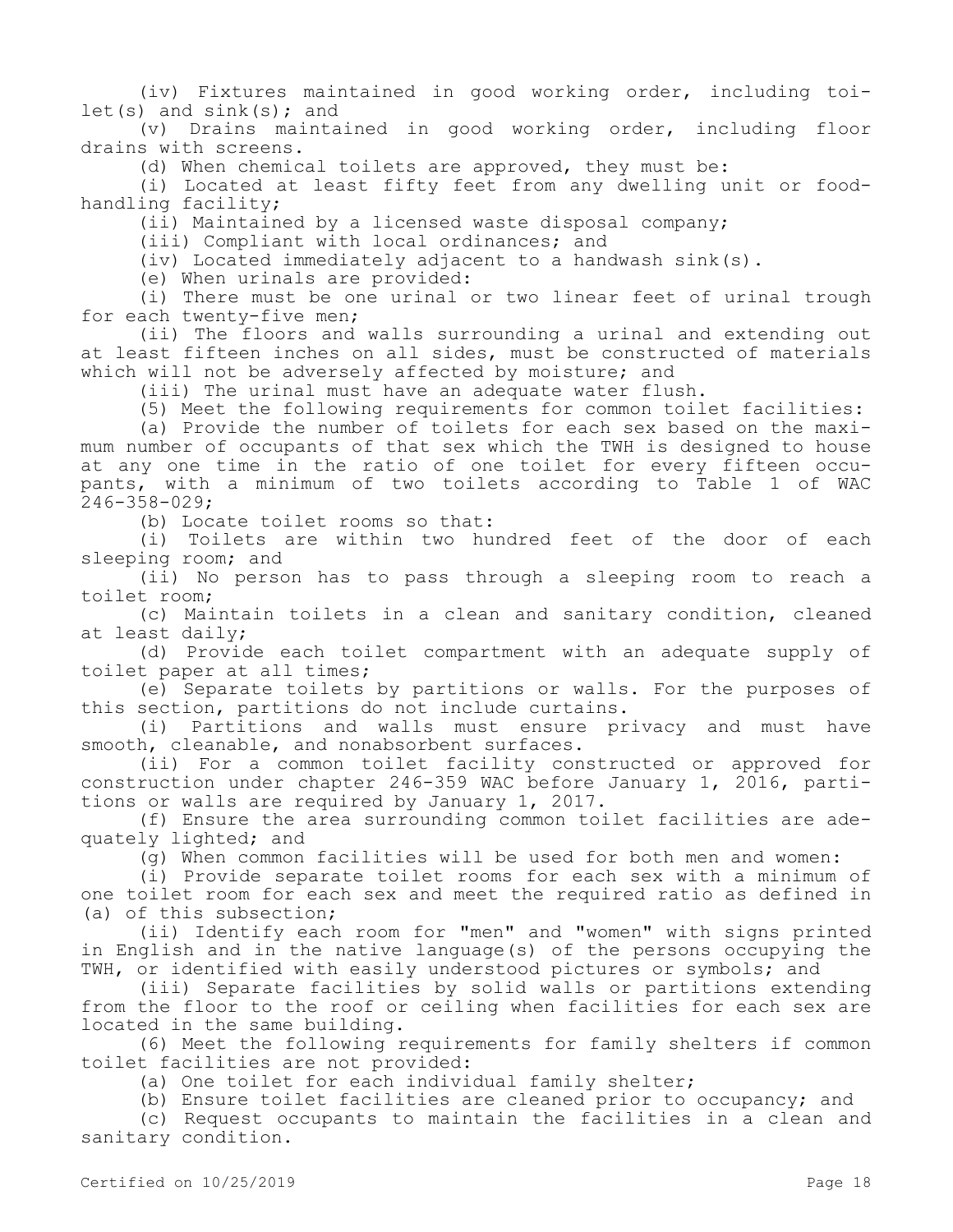[Statutory Authority: Chapter 70.114A RCW and RCW 43.70.334 through 43.70.340. WSR 15-13-091, § 246-358-093, filed 6/15/15, effective 1/1/16.]

**WAC 246-358-095 Handwashing and bathing facilities.** An operator shall:

(1) Provide handwashing and bathing facilities adequate for the maximum capacity of the TWH according to Table 1 of WAC 246-358-029.

(2) Meet the following general requirements for all handwashing and bathing facilities:

(a) Provide cleanable, nonabsorbent waste containers;

(b) Provide all showers, baths, or shower rooms with screened floor drains, to remove wastewater;

(c) Maintain fixtures and drains in good working order;

(d) Separate showers with partitions or walls.

(i) Partitions and walls must ensure privacy and be smooth, cleanable, and nonabsorbent.

(ii) For a bathing facility constructed or approved for construction under chapter 246-359 WAC before January 1, 2016, partitions or walls are required by January 1, 2017.

(e) All showers separated by partitions must ensure privacy.

(3) Meet the following requirements for common facilities:

(a) One handwash sink for every six occupants. Of these handwash sinks, locate one handwash sink adjacent to each toilet;

(b) Provide one showerhead for every ten occupants;

(c) Provide one "service sink" in each building used for common laundry, handwashing, or bathing;

(d) Provide sloped, coved floors of nonslip impervious materials with floor drains;

(e) Shower and bathing facilities must provide privacy from the opposite sex and the public;

(f) Maintain common bathing and handwashing facilities in a clean and sanitary condition, cleaned at least daily; and

(g) Bathing and shower facilities be available at all times during operation of the TWH.

(4) Meet the following requirements for family shelters:

(a) At least one handwash sink per family shelter. If an operator provides a family shelter with a toilet, the handwash sink must be located in the toilet room or immediately adjacent to the toilet room; and

(b) Request occupants of family shelters to maintain bathing and handwashing facilities in a clean and sanitary condition.

[Statutory Authority: Chapter 70.114A RCW and RCW 43.70.334 through 43.70.340. WSR 15-13-091, § 246-358-095, filed 6/15/15, effective 1/1/16. Statutory Authority: RCW 70.114A.065 and 70.114A.110. WSR 00-06-082, § 246-358-095, filed 3/1/00, effective 3/1/00. Statutory Authority: RCW 70.54.110. WSR 96-02-014, § 246-358-095, filed 12/21/95, effective 1/1/96; WSR 93-03-032 (Order 326B), § 246-358-095, filed 1/12/93, effective 2/12/93; WSR 92-04-082 (Order 242B), § 246-358-095, filed 2/5/92, effective 3/7/92. Statutory Authority: RCW 43.20.050. WSR 91-02-051 (Order 124B), recodified as § 246-358-095, filed 12/27/90, effective 1/31/91; WSR 88-10-027 (Order 309), § 248-63-095, filed 5/2/88.]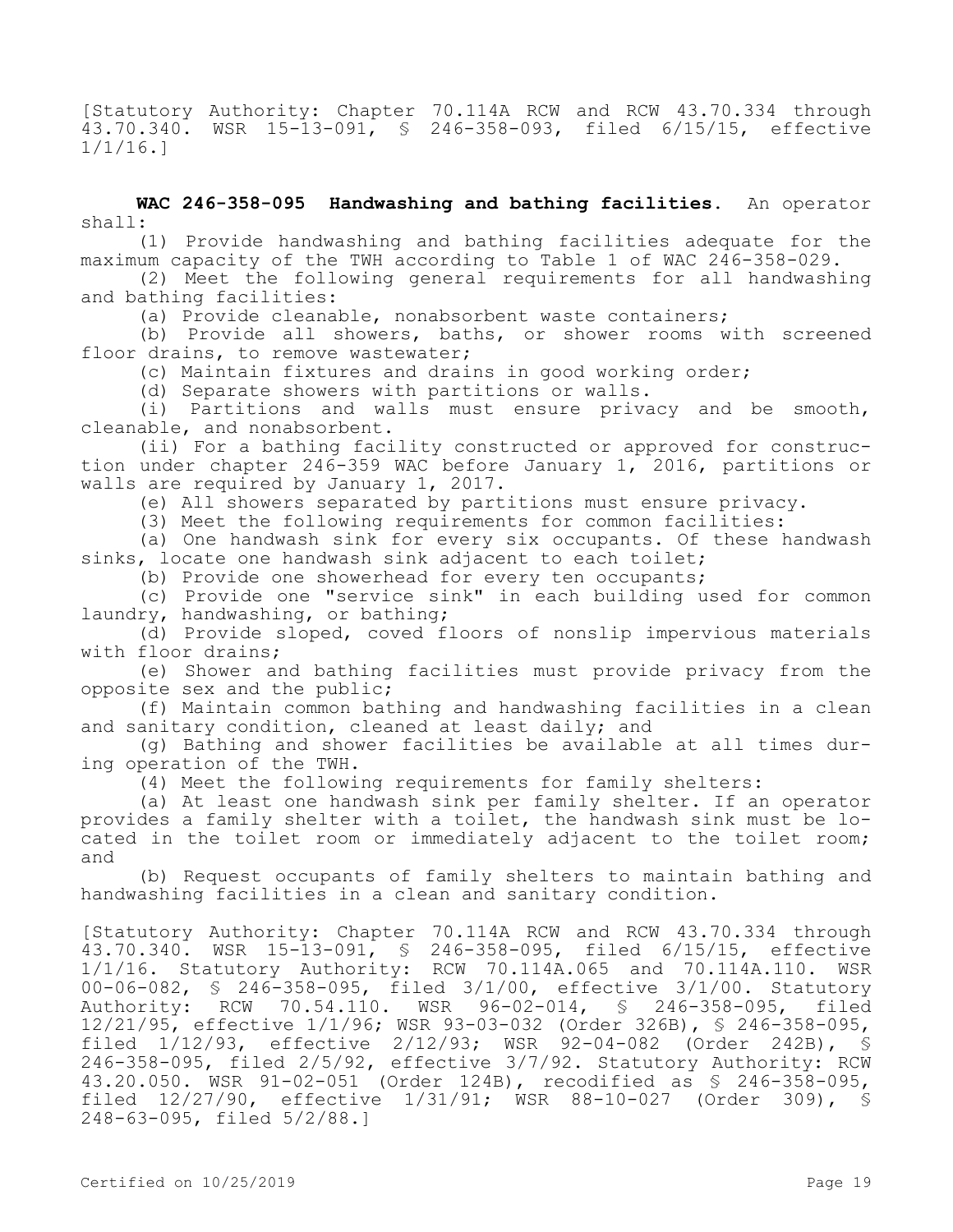**WAC 246-358-125 Cooking and food-handling facilities.** The operator shall:

(1) Provide sanitary facilities for storing and preparing food.

(2) Provide all food-handling facilities with:

(a) Covered and enclosed or screened cooking and food-handling facilities for all occupants;

(b) Covered and enclosed or screened eating facilities with adequate tables and seating for the occupants;

(c) If provided, hotplates that are compliant with WAC 296-307-16140(2);

(d) A sink with hot and cold running potable water under pressure;

(e) At least two cubic feet of dry food storage space per occupant;

(f) Nonabsorbent and easily cleanable food preparation surfaces situated off the floor;

(g) Mechanical refrigeration conveniently located and able to maintain a temperature of forty degrees Fahrenheit or below, with at least two cubic feet of storage space per occupant;

(h) Fire-resistant, nonabsorbent, nonasbestos, and easily cleanable wall coverings adjacent to cooking areas;

(i) Nonabsorbent, easily cleanable floors;

(j) Adequate ventilation for cooking facilities; and

(k) Cooking facilities, including fixtures and drains, maintained in good working order.

(3) In common food-handling facilities, provide:

(a) A room, building, or space within a building, adequate in size, separate from any sleeping quarters, for occupants to prepare and cook their own food;

(b) No direct openings to living or sleeping areas from the common food-handling facility;

(c) An operable cook stove or electric hot plate with four cooking surfaces for every ten occupants through any combination of cooking surfaces including burners, one foot in length of burner surface, microwave ovens, stove ovens, or convection ovens.

(4) In family shelter food-handling facilities, provide an operable cook stove or electric hotplate with four cooking surfaces through any combination of cooking surfaces including burners, one foot in length of burner surface, microwave ovens, stove ovens, or convection ovens.

(5) Ensure that common dining hall facilities comply with chapter 246-215 WAC, Food service.

[Statutory Authority: Chapter 70.114A RCW and RCW 43.70.334 through 43.70.340. WSR 15-13-091, § 246-358-125, filed 6/15/15, effective 1/1/16. Statutory Authority: RCW 70.114A.065 and 70.114A.110. WSR 00-06-082, § 246-358-125, filed 3/1/00, effective 3/1/00. Statutory Authority: RCW 70.54.110. WSR 96-02-014, § 246-358-125, filed 12/21/95, effective 1/1/96; WSR 93-03-032 (Order 326B), § 246-358-125, filed 1/12/93, effective 2/12/93; WSR 92-04-082 (Order 242B), § 246-358-125, filed 2/5/92, effective 3/7/92. Statutory Authority: RCW 43.20.050. WSR 91-02-051 (Order 124B), recodified as § 246-358-125, filed 12/27/90, effective 1/31/91; WSR 88-10-027 (Order 309), § 248-63-125, filed 5/2/88.]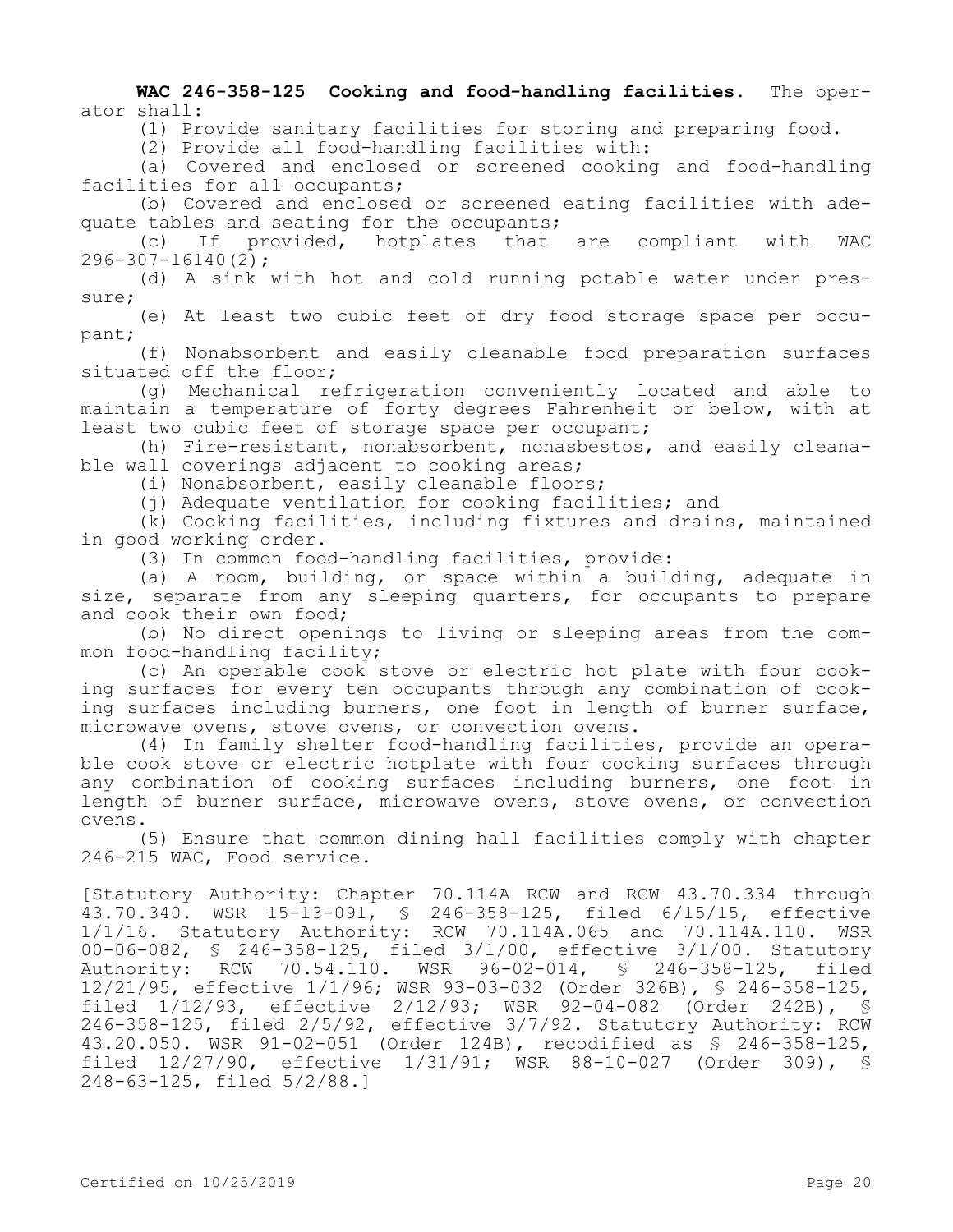## **WAC 246-358-135 Cots, beds, bedding, and personal storage.** The operator shall:

(1) Provide beds, cots, or bunks furnished with clean mattresses in good condition for the maximum occupancy approved by the department of health for operator-supplied housing.

- (2) Ensure cots are sturdy and stable and without:
- (a) Mold;

(b) Rips or tears;

(c) Insect infestation;

(d) Stains from bodily fluids; or

(e) Rodents or rodent droppings.

(3) In TWH other than cherry harvest camps, provide beds and bunks with clean mattresses in good repair and without:

- (a) Mold;
- (b) Rips or tears;
- (c) Insect infestation;
- (d) Stains from bodily fluids; or
- (e) Rodents or rodent droppings.

(4) Maintain bedding, if provided by the operator, in a clean and sanitary condition.

(5) Locate all beds and bedding at least thirty-six inches from cooking surfaces.

(6) Provide a minimum of twelve inches of clearance between each bed, bunk, or cot and the floor.

(7) Allow space to separate beds or cots laterally and end to end by at least thirty-six inches when single beds or cots are used.

(8) Meet the following requirements when bunk beds are used:

(a) Allow space to separate beds laterally and end to end by at least forty-eight inches;

(b) Maintain a minimum space of twenty-seven inches between the upper and lower bunks; and

(c) Prohibit triple bunks.

(9) Provide all occupants suitable storage space including personal storage space for clothing and personal articles. Storage space must be located in the occupant's room used for sleeping.

(10) Effective January 1, 2017, for each temporary worker housed in a common sleeping facility, provide suitable storage space that must:

(a) Ensure all or a portion of the storage space is enclosed and lockable;

(b) Be anchored in a manner which adequately prevents the storage space from being removed from the building; and

(c) Be accessible to the temporary worker.

[Statutory Authority: Chapter 70.114A RCW and RCW 43.70.334 through 43.70.340. WSR 15-13-091, § 246-358-135, filed 6/15/15, effective 1/1/16. Statutory Authority: RCW 70.114A.065 and 70.114A.110. WSR 00-06-082, § 246-358-135, filed 3/1/00, effective 3/1/00. Statutory Authority: RCW 70.54.110. WSR 96-02-014, § 246-358-135, filed 12/21/95, effective 1/1/96; WSR 93-03-032 (Order 326B), § 246-358-135, filed 1/12/93, effective 2/12/93; WSR 92-04-082 (Order 242B), § 246-358-135, filed 2/5/92, effective 3/7/92. Statutory Authority: RCW 43.20.050. WSR 91-02-051 (Order 124B), recodified as § 246-358-135, filed 12/27/90, effective 1/31/91; WSR 88-10-027 (Order 309), § 248-63-135, filed 5/2/88.]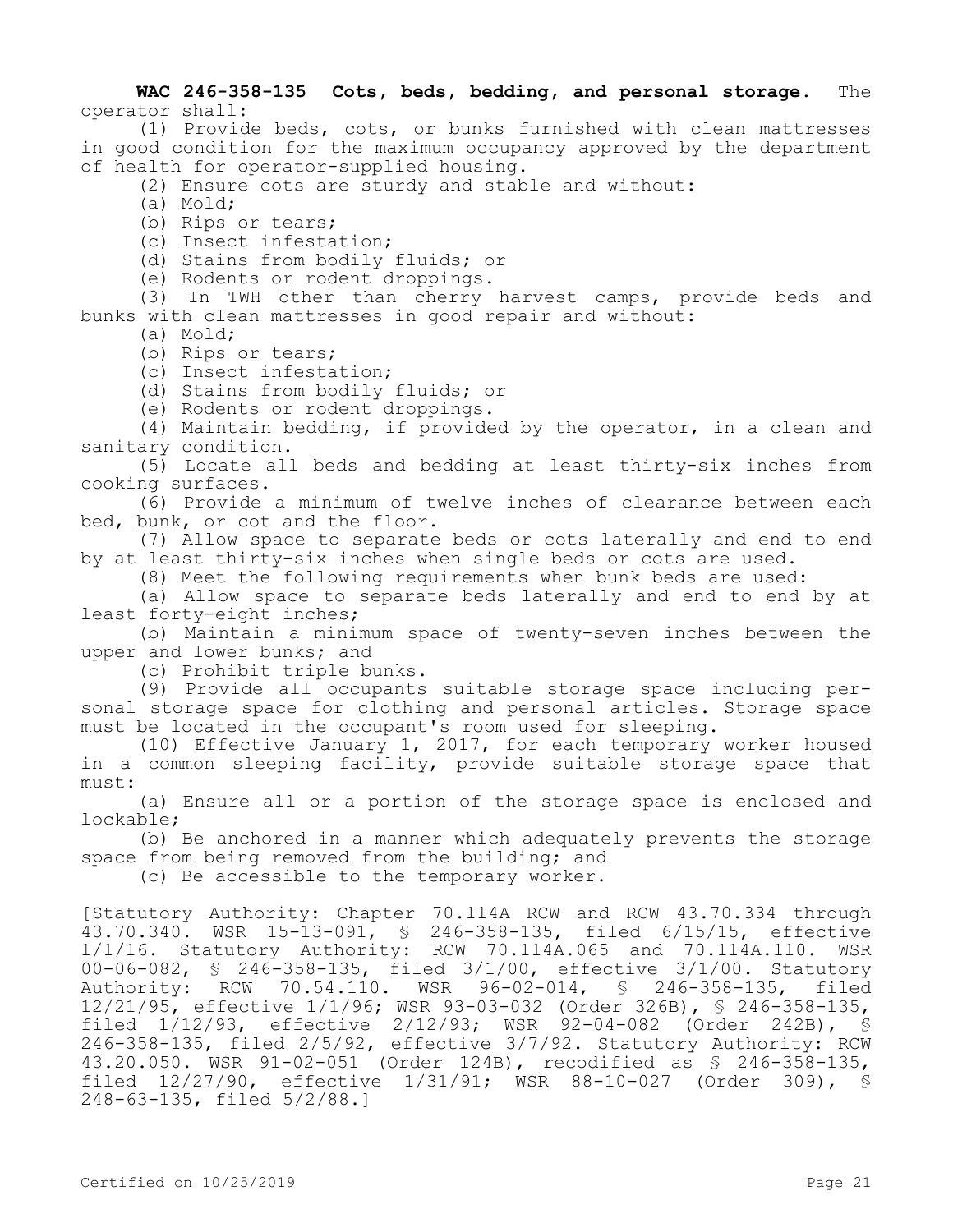#### **WAC 246-358-145 First aid and safety.** The operator shall:

(1) Comply with chapters 15.58 and 17.21 RCW, chapter 16-228 WAC, chapter 296-307 WAC, Parts I and J, and pesticide label instructions when using pesticides in and around the TWH.

(2) Prohibit, in the TWH area, the use, storage, or mixing of flammable, volatile, or toxic substances other than those intended for household use.

(3) Provide readily accessible first-aid equipment.

(4) Ensure that a first aid trained person is readily accessible to administer first aid at all times.

(5) Store or remove unused refrigerator units or other appliances to prevent access by children.

[Statutory Authority: Chapter 70.114A RCW and RCW 43.70.334 through 43.70.340. WSR 15-13-091, § 246-358-145, filed 6/15/15, effective 7/16/15. Statutory Authority: RCW 70.114A.065 and 70.114A.110. WSR 00-06-082, § 246-358-145, filed 3/1/00, effective 3/1/00. Statutory Authority: RCW 70.54.110. WSR 96-02-014, § 246-358-145, filed 12/21/95, effective 1/1/96; WSR 93-03-032 (Order 326B), § 246-358-145, filed 1/12/93, effective 2/12/93; WSR 92-04-082 (Order 242B), § 246-358-145, filed 2/5/92, effective 3/7/92. Statutory Authority: RCW 43.20.050. WSR 91-02-051 (Order 124B), recodified as § 246-358-145, filed 12/27/90, effective 1/31/91; WSR 88-10-027 (Order 309), § 248-63-145, filed 5/2/88.]

#### WAC 246-358-155 Refuse disposal. The operator shall:

(1) Comply with local sanitation codes for removing and disposing of refuse from TWH areas.

(2) Protect against rodent harborage, insect breeding, and other health hazards while storing, collecting, transporting, and disposing of refuse.

(3) Store refuse in fly-tight, rodent-tight, impervious, and cleanable containers, or in single-use containers.

(4) Keep refuse containers clean.

(5) Provide at least one container for each dwelling unit that is:

(a) Located within one hundred feet of each dwelling unit;

(b) Placed on a solid, flat and level stand made of wood, metal, or concrete; and

(c) Secured to prevent falling over or spilling.

(6) Empty refuse containers at least twice each week, and when full.

[Statutory Authority: Chapter 70.114A RCW and RCW 43.70.334 through 43.70.340. WSR 15-13-091, § 246-358-155, filed 6/15/15, effective 1/1/16. Statutory Authority: RCW 70.114A.065 and 70.114A.110. WSR 00-06-082, § 246-358-155, filed 3/1/00, effective 3/1/00. Statutory Authority: RCW 70.54.110. WSR 96-02-014, § 246-358-155, filed 12/21/95, effective 1/1/96; WSR 93-03-032 (Order 326B), § 246-358-155, filed 1/12/93, effective 2/12/93; WSR 92-04-082 (Order 242B), § 246-358-155, filed 2/5/92, effective 3/7/92. Statutory Authority: RCW 43.20.050. WSR 91-02-051 (Order 124B), recodified as § 246-358-155, filed 12/27/90, effective 1/31/91; WSR 88-10-027 (Order 309), § 248-63-155, filed 5/2/88.]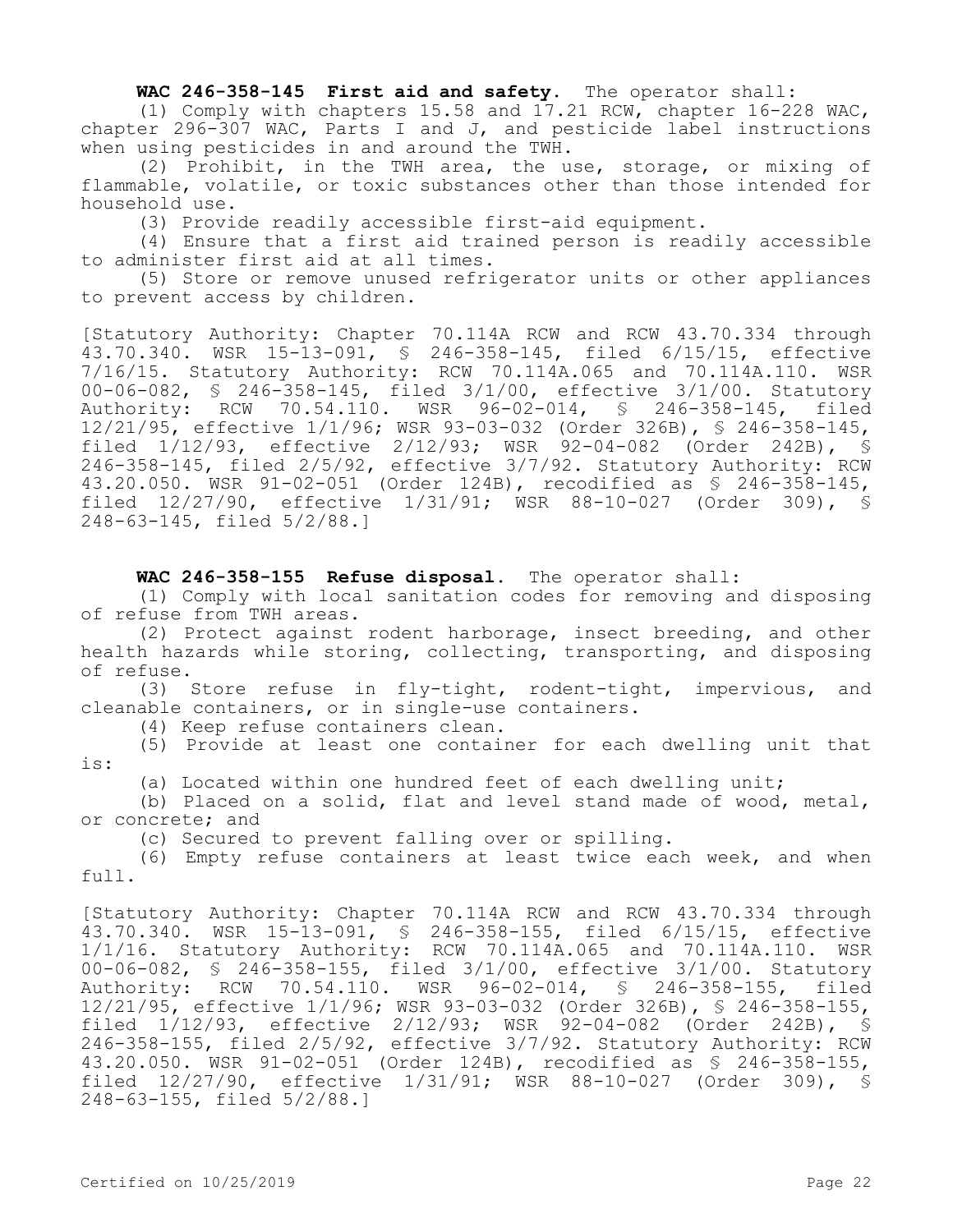**WAC 246-358-165 Insect and rodent control.** The operator shall take effective measures to prevent and control insect and rodent infestation.

[Statutory Authority: Chapter 70.114A RCW and RCW 43.70.334 through 43.70.340. WSR 15-13-091, § 246-358-165, filed 6/15/15, effective 7/16/15. Statutory Authority: RCW 70.114A.065 and 70.114A.110. WSR 00-06-082, § 246-358-165, filed 3/1/00, effective 3/1/00. Statutory Authority: RCW 70.54.110. WSR 93-03-032 (Order 326B), § 246-358-165, filed 1/12/93, effective 2/12/93. Statutory Authority: RCW 43.20.050. WSR 91-02-051 (Order 124B), recodified as § 246-358-165, filed 12/27/90, effective 1/31/91; WSR 88-10-027 (Order 309), § 248-63-165, filed 5/2/88.]

**WAC 246-358-175 Disease prevention and control.** The operator shall:

(1) Report immediately to the local health officer the name and address of any occupant known to have or suspected of having a communicable disease.

(2) Report immediately to the local health officer:

(a) Suspected food poisoning;

(b) Unusual prevalence of fever, diarrhea, sore throat, vomiting, or jaundice;

(c) Productive cough; or

(d) When weight loss is a prominent symptom among occupants.

(3) Prohibit any individual with a communicable disease from preparing, cooking, serving, or handling food, foodstuffs, or materials in dining halls.

[Statutory Authority: Chapter 70.114A RCW and RCW 43.70.334 through 43.70.340. WSR 15-13-091, § 246-358-175, filed 6/15/15, effective 7/16/15. Statutory Authority: RCW 70.114A.065 and 70.114A.110. WSR 00-06-082, § 246-358-175, filed 3/1/00, effective 3/1/00. Statutory Authority: RCW 70.54.110. WSR 96-02-014, § 246-358-175, filed 12/21/95, effective 1/1/96; WSR 93-03-032 (Order 326B), § 246-358-175, filed 1/12/93, effective 2/12/93; WSR 92-04-082 (Order 242B), § 246-358-175, filed 2/5/92, effective 3/7/92. Statutory Authority: RCW 43.20.050. WSR 91-02-051 (Order 124B), recodified as § 246-358-175, filed 12/27/90, effective 1/31/91; WSR 88-10-027 (Order 309), § 248-63-175, filed 5/2/88.]

**WAC 246-358-990 Fees.** (1) **Licensing fee.** An operator shall submit to the department of health a licensing fee according to Table 1 of this section prior to the department of health issuing a TWH operating license. Except as provided in subsections (2) and (3) of this section, the licensing fee consists of two portions:

(a) An administrative portion according to Table 1 of this section; and

(b) A facility portion, based on the maximum occupancy of the TWH, according to Table 1 of this section. For purposes of this section, maximum occupancy is the greatest number of occupants that reside in the TWH during the calendar year.

(2) **Self-survey program.** If an operator is a participant of the self-survey program described in WAC 246-358-027, the operator may pay the administrative portion only of the licensing fee according to Ta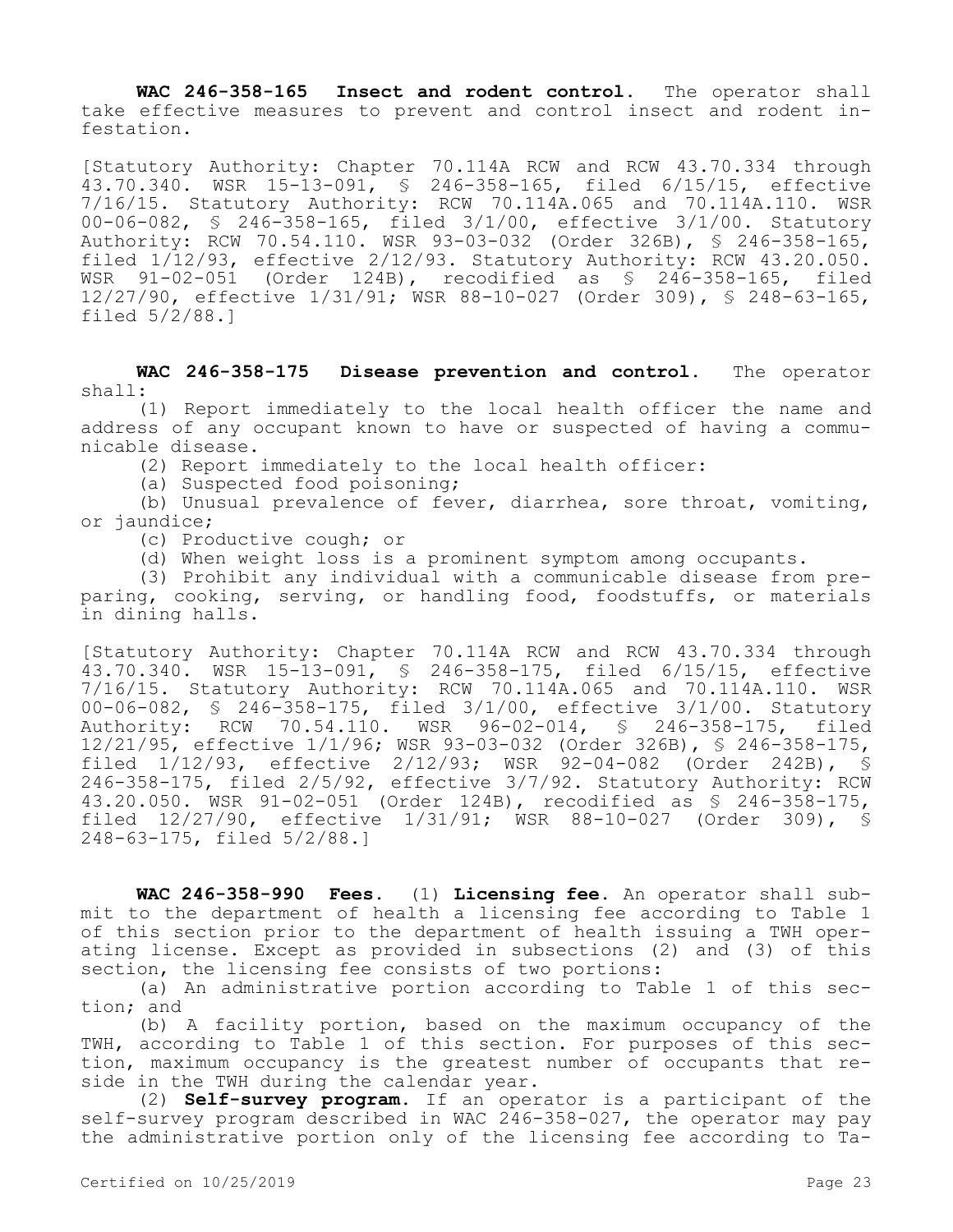ble 1 of this section. The operator may pay this fee only during the years the operator is approved to conduct the self-survey.

(3) **Minimum licensing fee.** The minimum licensing fee is ninety dollars.

(4) **Late fees.** The department of health may charge a late fee according to Table 1 of this section in addition to the licensing fee when:

(a) For a new license, the application and licensing fee are not received by the department of health at least forty-five days prior to the new TWH opening operation date;

(b) For a previously licensed TWH, the application and licensing fee are not received by the department of health by February twentyeighth of the year the operator intends to operate the TWH.

(5) **Occupancy increase adjustment.**

(a) If, at any time, the operator or the department of health determines there are more occupants than the maximum occupants identified on the application for an operating license according to WAC 246-358-025, the operator shall submit additional funds to the department of health in the amount of four dollars for each additional occupant.

(b) Funds must be submitted to the department of health within thirty calendar days of the operator being made aware of the discrepancy.

(c) Additional occupants accounted for in this subsection may not contribute to exceeding the maximum capacity of the TWH according to WAC 246-358-029.

### (6) **Refunds.**

(a) The operator shall submit a written request to the department of health for any refund; and

(b) If the operator provides documentation to the department of health that the TWH was not occupied during the license period, the department of health shall refund fees paid by the operator according to the following conditions:

(i) The department of health will refund the licensing fees paid, less a fifty dollar processing fee, if an application has been received but no prelicensure inspection has been performed by the department of health; or

(ii) The department of health will refund two-thirds of the licensing fees paid, less a fifty dollar processing fee, if an application has been received and a prelicensure inspection has been performed by the department of health.

(c) The department of health will not refund applicant licensing fees under subsection (1)(b) of this section if:

(i) The department of health has performed more than one on-site inspection for any purpose; or

(ii) One year has elapsed since a license application was received by the department of health, but no license was issued because the applicant failed to complete requirements for licensure.

(d) If the operator provides documentation to the department of health of fewer occupants than the maximum occupants identified on the application for an operating license according to WAC 246-358-025, the department of health shall refund fees paid by the operator according to following conditions:

(i) The department of health will refund the amount of four dollars for every occupant fewer than the maximum number of occupants identified on the application, if an application has been received and no prelicensure inspection has been conducted;